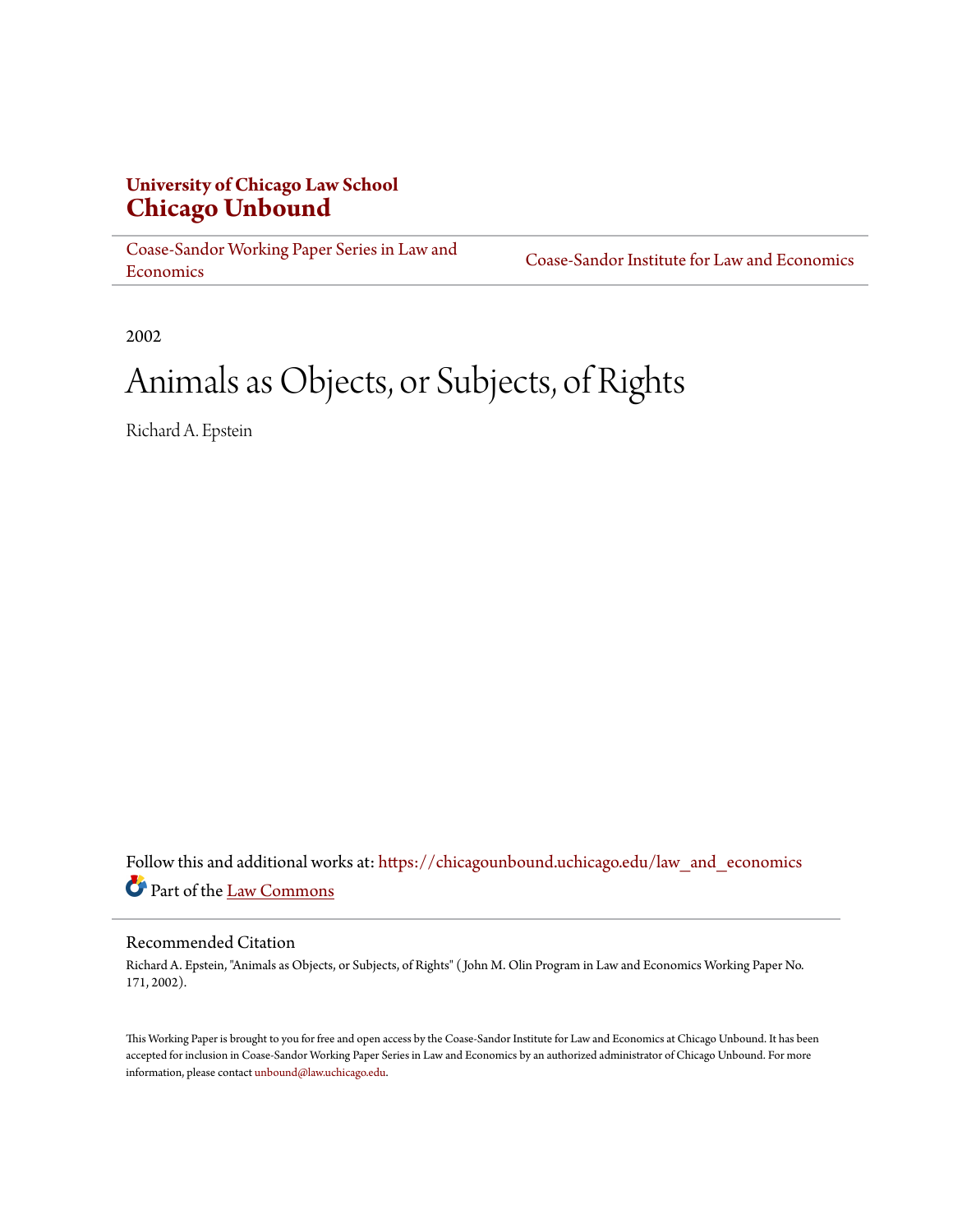# CHICAGO

#### **JOHN M. OLIN LAW & ECONOMICS WORKING PAPER NO. 171 (2D SERIES)**



## Animals as Objects, or Subjects, of Rights

## *Richard A. Epstein*

## **THE LAW SCHOOL THE UNIVERSITY OF CHICAGO**

This paper can be downloaded without charge at: The Chicago Working Paper Series Index: [http://www.law.uchicago.edu/Lawecon/index.html](http://www.law.uchicago.edu/Publications/Working/index.html)

The Social Science Research Network Electronic Paper Collection: [http://ssrn.com/abstract\\_id=3](http://papers.ssrn.com/sol3/search.taf)59240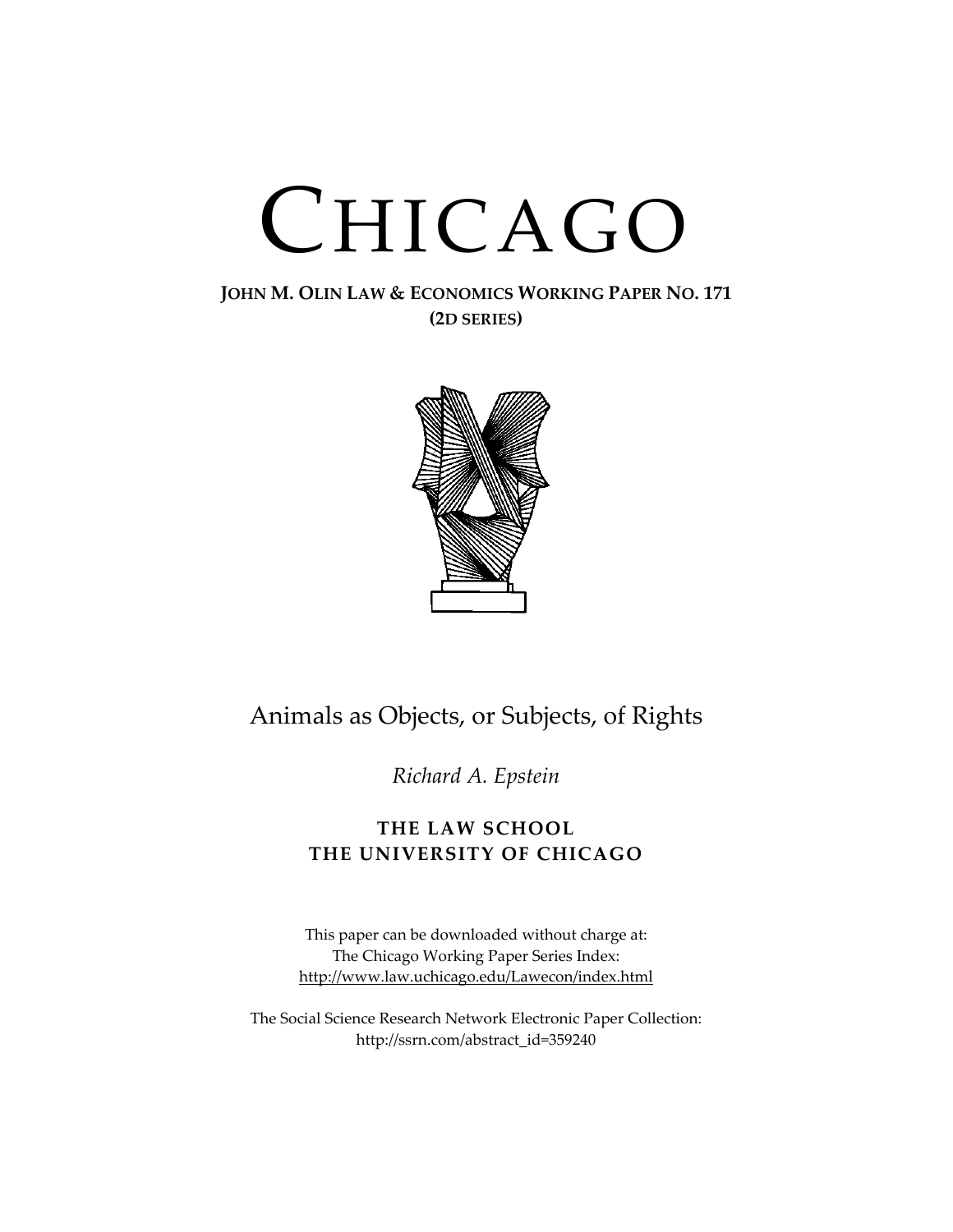#### Animals as Objects, or Subjects, of Rights

Richard A. Epstei[n\\*](#page-2-0)

#### Abstract:

From the earliest times, animals were understood as object of human rights. That result did not depend on some limited understanding of their capabilities for cognition and sensation, but rather rested on the strong sense that without domestication human beings could not secure their own advancement. The modern claims for animal rights cannot therefore be justified by an appeal to some newer and deeper understanding of the subject, but must rest on the claim that what they share with human beings is more important than what separates them. Those common elements do justify some level of animal protection but does not justify the radical transformation of social institutions that would flow from the recognition, as Steven Wise has advocated, of the basic libertarian rights of freedom from human domination and exploitation.

#### Introduction: Two Conceptions of Animals

One of the more persistent and impassioned struggles of our time is now being waged over the legal status of animals. Should they be treated as objects of human ownership, or as bearers of independent rights. Many modern writers, most notably Steven Wise and Gary Francione, have championed the latter position. In this paper I shall offer a tempered version of the original position that in the eyes of many will convict me of the new offense of specieism. In order to evaluate this choice, it is necessary to examine first the historical rules that comprised the law of animals in order to set the backdrop for the modern

<span id="page-2-0"></span> <sup>\*</sup> James Parker Hall Distinguished Service Professor of Law, The University of Chicago, and the Peter and Kirsten Bedford Senior Fellow, The Hoover Institution.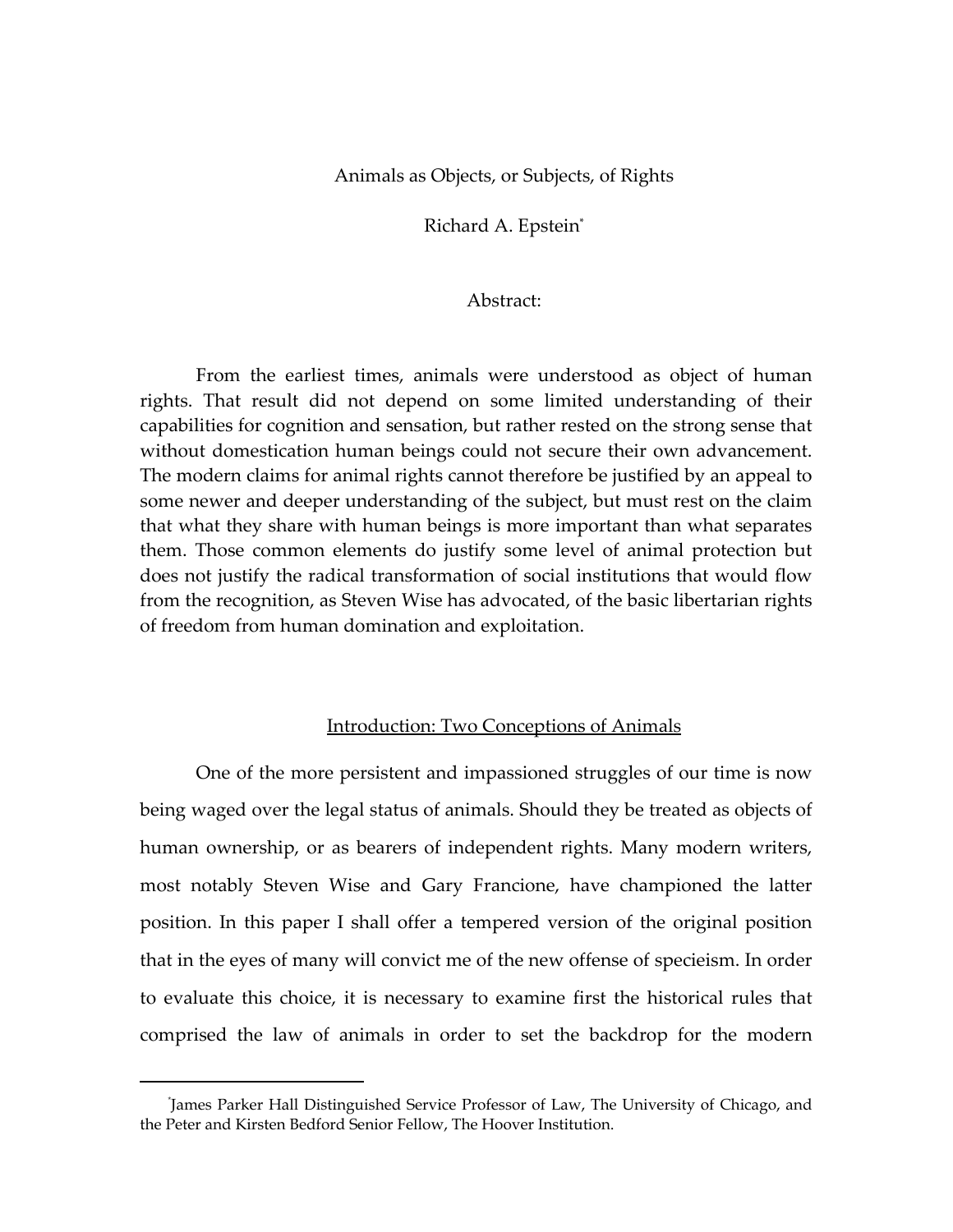reforms. Part I of this article will set these out in brief compass. Its mission is to show that the historical accounts of animals did not rest on any fundamental misconception as to their capacities, but on the simple but powerful proposition that the survival and advancement of human civilization depended on the domestication and use of animals. Part II of this Article then explores the moral status of animals, and their relationship to women, children and slaves, under the traditional synthesis of legal rights. Part III then notes the benefits to animals that arise from the system of human ownership. Part IV relates these historical to the modern debates over the legal status of animals, and rejects the proposition that the creation of rights for animals is a logical extension of the creation of full rights for women and slaves. Part V discusses efforts to create animal rights based on their cognitive or sentient capacity, and concludes that these help justify many past initiatives for the protection of animals, but not the more aggressive claims for animal rights.

#### I. Animals as Objects

Under traditional conceptions of law, animals were typically regarded as objects of rights vested in their human owners but not as the holders of rights against human beings. Even as objects, animals historically occupied a large place in the overall system of legal rights and social relations. Animals in a bygone age represented a larger fraction of social wealth than they do today. As Jared Diamond reminds us, there were "many ways in which big domestic animals were crucial to those human societies possessing them. Most notably, they provided meat, milk products, fertilizer, land transport, leather, military assault vehicles, plow traction, and wool, as well as germs that killed previously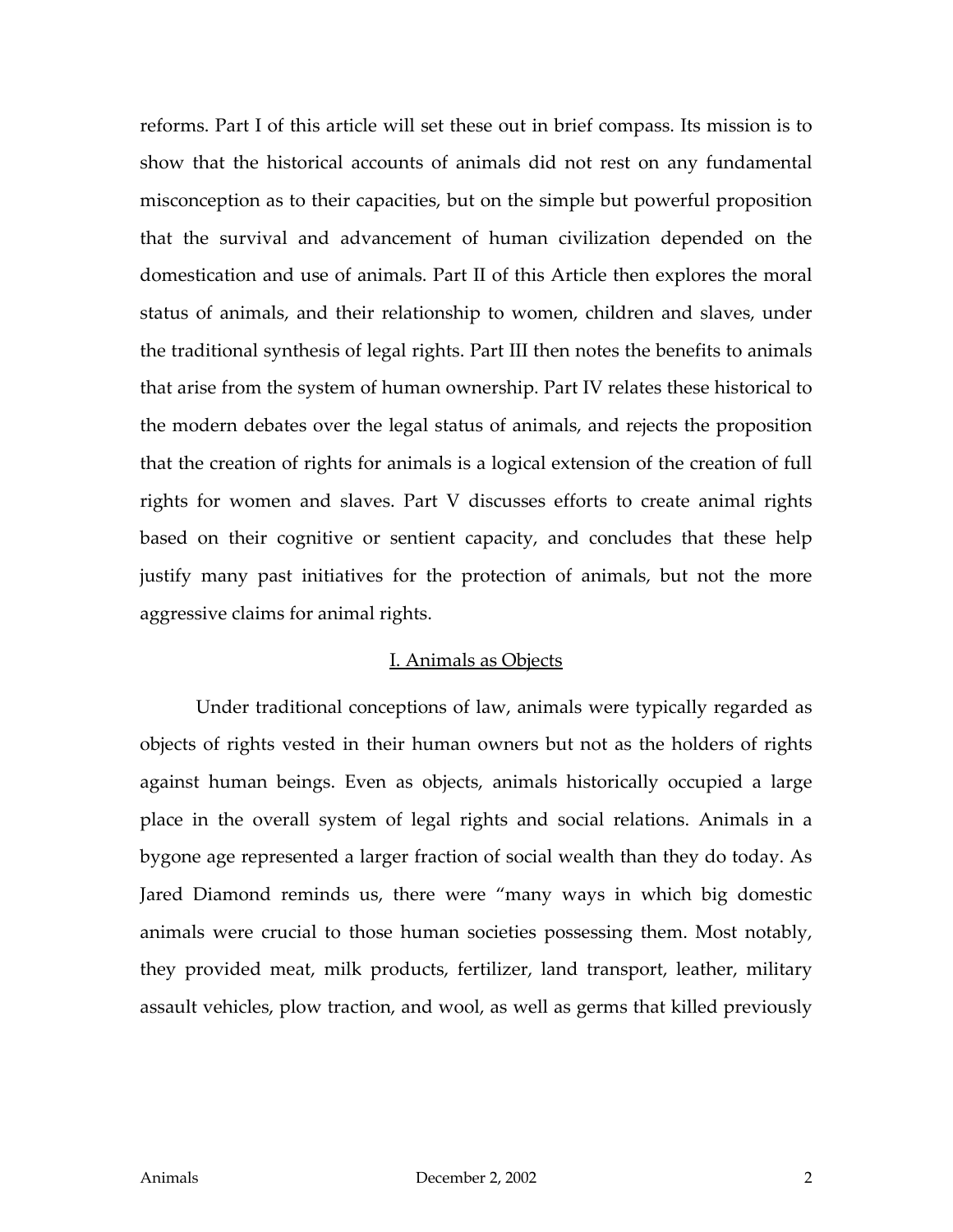unexposed people.["1](#page-4-0) Smaller animals, such as birds were likewise domesticated for their "meat, egg and feathers.["2](#page-4-1)

In order to frame the modern debate, it is useful to give some brief outline of the basic legal rights and duties *among* people *over* animals. These rules are subject to small but unimportant local variations over both time and place, largely on matters of detail and formality. The classical Biblical and Roman Law, however, applies in its original form today in both civil and common law countries, except where specific protective legislation intrudes.[3](#page-4-2) As with other objects of ownership, these rules are conveniently divided into three areas: acquisition transfer and protection[.4](#page-4-3)

*Acquisition.* Animals count as assets with positive economic value, and as such are important objects of a system of property law. In the state of nature, every animal was a *res nullius*, that is a thing owned by no person. In contrast to a *res commune* (such as air or water) a *res nullius* could be reduced to private ownership by capture.<sup>5</sup> The rule was followed under Roman and English law, subject to one fine difference, which went not to the question of whether animals could be owned, but only to the question of who owned a particular animal. Under Roman Law if A captured land on the property of B, he could keep it;<sup>6</sup> under English law the animal became the property of the owner of the locus in quo[.7](#page-4-6) Once captured, an animal remained the property of its owner until it was

<span id="page-4-0"></span> $\begin{array}{c}\n\hline\n\end{array}$ Jared Diamond, *Guns, Germs, and Steel: The Fates of Human Societies 158* (1997). The entire book offers a rich and powerful explanation of the patterns of domestication that is required reading for anyone interested in this subject.

<span id="page-4-1"></span> $\mathrm{^2Id}$ .

<span id="page-4-3"></span><span id="page-4-2"></span><sup>3</sup> Barry Nicholas, *An Introduction to Roman Law* 131 (1962). 4

For a general discussion of these principles, see Richard A. Epstein, *Simple Rules for a Complex World* 59-111 (1995); for an earlier philosophical version of the same theme, see Robert Nozick, *Anarchy*, *State, and Utopia* 150-53 (1974)..

<span id="page-4-4"></span><sup>&</sup>lt;sup>5</sup>Gaius, Institutes, II, 66.

<span id="page-4-6"></span><span id="page-4-5"></span>fustinian Digest, 41:<br><sup>7</sup>See Blade ay Higgs

See, *Blade v. Higgs*, 11 H.L. Cases 521, 11 Eng. Rep. 1474 (1865) (adopting the rule of ownership *ratione soli*, or by reason of the land) .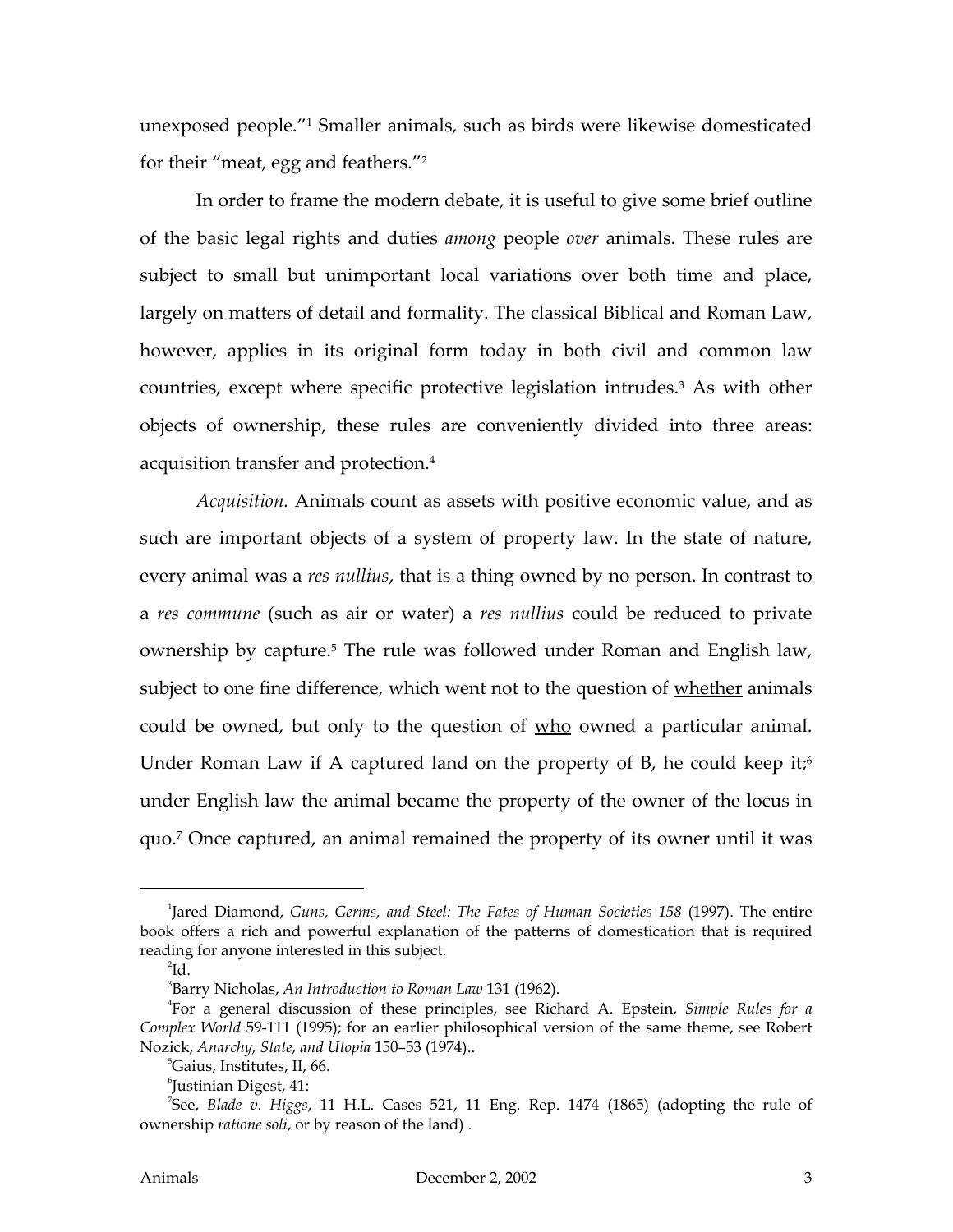<span id="page-5-2"></span>abandoned. An owner did not abandon possession even by sending out animals, unsupervised, to graze in the hills or fields, $\delta$  so long as the animals had the "intention to return" (the so-called *animus revertendi*) to their original owner, which in turn was evidenced by their "habitual" return.<sup>9</sup> But if that pattern was broken, then the animals were regarded as abandoned and subject to capture by another.

Universally, the owner of the female animal also owned its offspring.<sup>[10](#page-5-2)</sup> That practice follows from the manifest inconvenience of the alternatives. To treat the offspring as a *res nullius* raised the specter that some interloper could snatch the newborn from its mother, which could not happen under the dominant rule, which eliminated any dangerous gaps in ownership. Nor did it make any sense to give the newborn animal to the owner of the land on which the birth took place, for that rule would only induce the owner of an animal to keep in an animal against its natural inclination, perhaps reducing its changes of reproductive success. Nor did it make sense to allocate ownership of the offspring jointly to the owners of both the male and female parents, assuming that the former was in captivity. It is never easy to identify the father, and even if he is known with certainty, a rule of joint ownership rule forces to neighbors into an unwanted partnership between relative strangers. Anyone who wants joint ownership can contract for it voluntarily. The rule that assigned offspring to the mother was treated as a universal proposition of natural law.

<span id="page-5-0"></span> <sup>8</sup> See, e.g. Ulpian 41.2.12.1 "Property has nothing in common with possession." for discussion, Nicholas, *Introduction* at 110–15. The rule in question has been the source of much philosophical discussion, see e.g., Immanuel Kant, *Metaphysical Elements of Justice* 56–73 and the editorial explication id. xxxiii, (ed. John Ladd, 1999).<br>
<sup>9</sup>Gaius, *Institutes*, II, 67 (F. De Zulueta ed. 1946).

<span id="page-5-1"></span>

<sup>&</sup>lt;sup>10</sup>See, e.g., 4 *Am. Jur., 2d., Animals*, Sec. 10 at, p. 257: "The general rule, in the absence of an agreement to the contrary, is that the offspring or increase of tame or domestic animals belongs to the owner of the dam or mother. . . .In this respect the common law follows the civil and is founded on the maxim, 'partus sequitur ventrem' . . . Furthermore, the increase of the increase,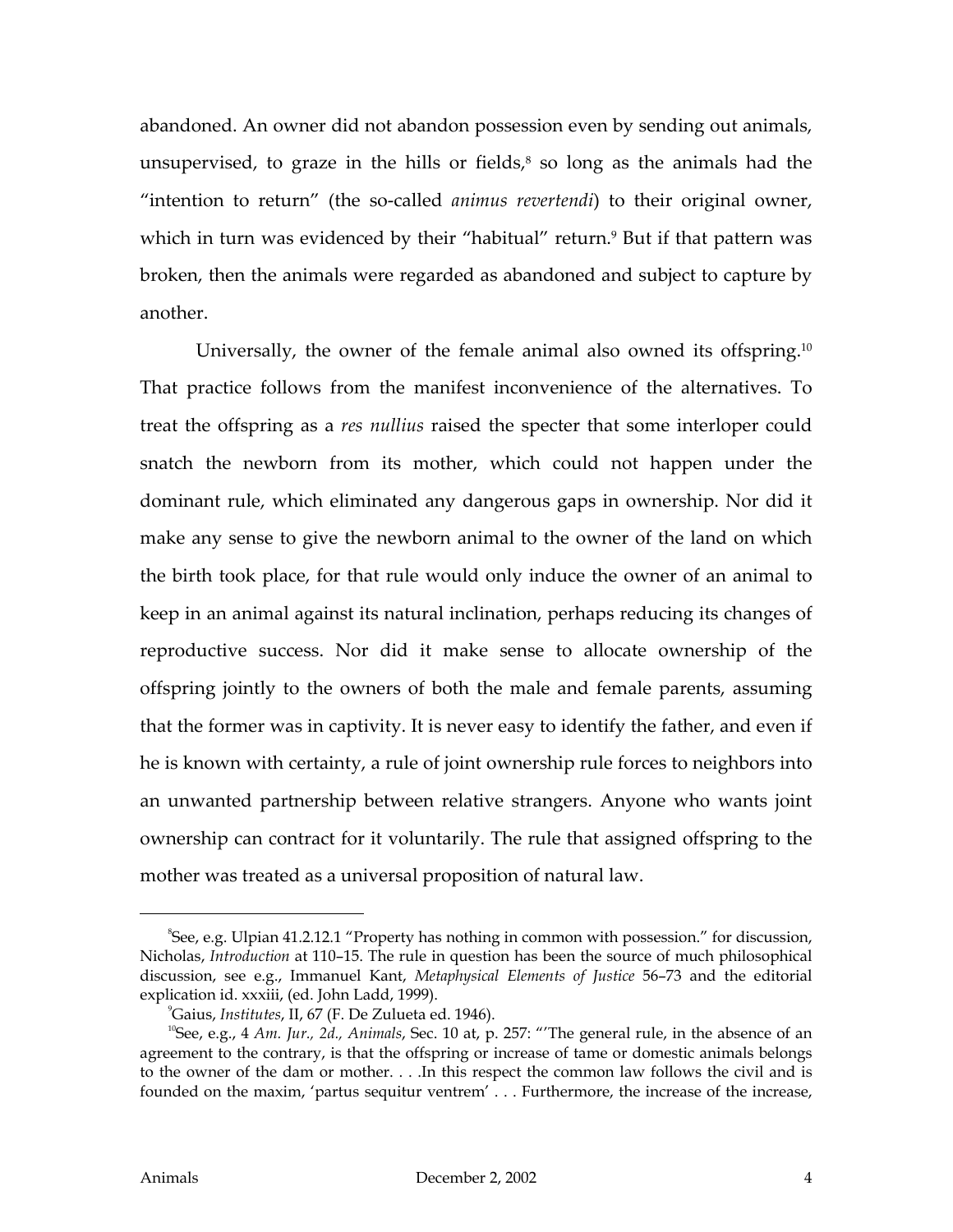*Transfer.* Next, the law had to provide some mechanism to transfer the ownership of animals. In the absence of exchange, the value of any animal is limited to its use (or consumption) value to its owner. Once exchange is allowed, both sides could profit, when animals were sold, given away or used as security for loans. Transfers were common once young animals were weaned.

In the grand scheme of things, the methods of transfer have at most instrumental virtues. The customary mode of transfer is by way of delivery either by gift or by sale. In an economy that lacked mechanical or electrical sources of power, draught animals were regarded not solely as sources of food, but often as capital items on a par with land and slaves.<sup>11</sup> While a simple delivery might transfer ownership of small or newborn animals, higher levels of formality (such as the ritual of *mancipatio* in Roman law) were routinely used to make effective the transfer of more valuable animals.[12](#page-6-1)

*Liability.* All legal systems develop elaborate liability rules that set out both an owner's responsibility for the wrongs committed by his animals, and likewise the owner's rights to recover for injuries to his animals.[13](#page-6-2) The potential theories of liability spanned the gamut: one possibility was to hold owners vicariously liable for animals that they owned, much as (ancient) owners were liable for the torts of their slaves, or (modern) employers are liable for the wrongs of their employees committed within the scope of their employment. Alternatively, owners could be held liable not for the animal's act as such, but for their own antecedent failure to keep their animals in. In both cases, an extensive debate could arise over whether any liability, whether for act or omission, was

<span id="page-6-2"></span> $\overline{a}$ 

ad infinitum, of domestic animals comes within the rule and belongs to the owner of the original stock." For application, see, *Carruth v. Easterling*, 150 So. 2d 852, 854–55 (Miss. 1963)<br><sup>11</sup>See, e.g. F. H. Lawson, *Negligence in Civil Law* (1950), at 23, 24, which discusses death or

<span id="page-6-0"></span>injury to "slave or animal" in the same breath.<br><sup>12</sup>For a description of the formalities, see, Gaius, *Institutes*, I, 119; for discussion see Nicholas,

<span id="page-6-1"></span>*Roman Law*, supra note 3, 103–5.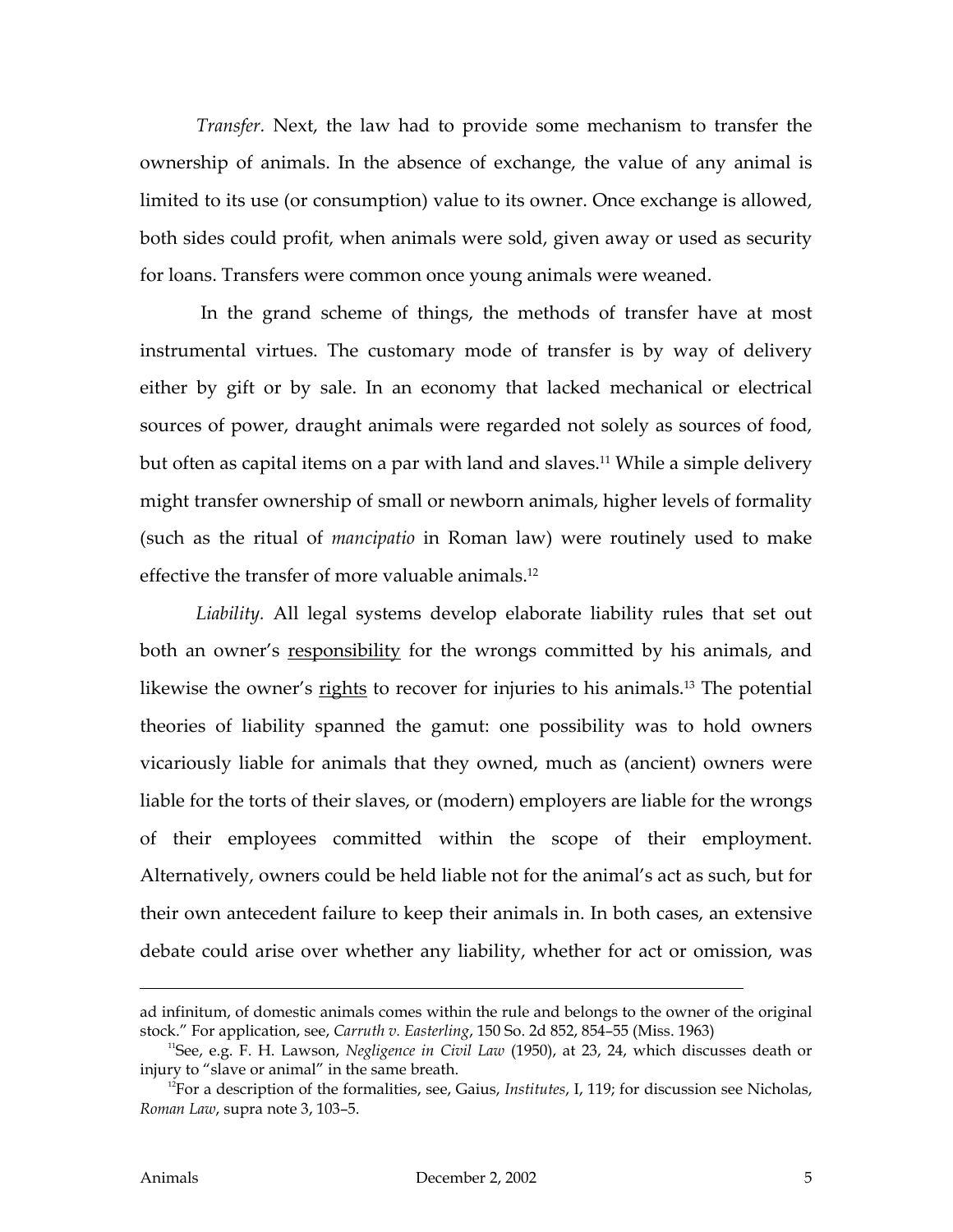<span id="page-7-1"></span>governed by negligence or strict liability principles. Under the so-called principles of noxal liability, an owner in some instances could escape further liability by surrendering the animal in question—a strategy that made sense when the value of the animal was less than the harms so caused. Special rules were developed in connection with cattle trespass. On that subject there were immense debates (a.k.a. range wars) in arid countries over whether to switch from the common law rule that required *cattleowners* to fence their cattle *in* to the alternative rule that requires *landowners*, often at enormous expense, to fence these animals *out*. [14](#page-7-0) Special rules were introduced to allow, without liability, minor harm to property beside public roads on which animals traveled.

Oftentimes the mental states, both of animal and owner were key to deciding liability. It could matter whether an animal committed a deliberate or accidental harm. It could also matter whether the animal was provoked or whether it acted in self-defense against, say, the attack of other animals. Sometimes the decisive mental state was that of the owner, not of the animal. Thus in Exodus if an ox gored, then it could be put to death, but the owner was spared—a variation on the theme of noxal liability. But if the owner had been aware of the propensity of the animal to gore, then he could be held liable if he did not keep the animal under his control[.15](#page-7-1) Even when animals could no longer

<span id="page-7-0"></span>

<sup>&</sup>lt;sup>13</sup>For a general discussion, see Richard A. Epstein, *Torts* §13.3 (1999).<br><sup>14</sup>On which see, e.g., *Garcia v. Sumrall*, 121 P.2d 640 (Ariz. 1942), noting that the switch tends to take place on large tracts on barren lend suitable only for grazing, where there is no arable land worthy of protection. Yet the presumption generally stays in favor of the common law rule of fencing see Kenneth Vogel, "The Coase Theorem and California Animal Trespass Law", 16 *J. Legal Stud*. 149 (1987). Vogel notes that in a regime in which the landowner is required to fence out intruders he can make agricultural use of his property only by contracting with all potential interlopers; but when animals must be fenced in, a given owner can allow his land to be used for grazing by dealing with only a single individual; for a study of the evolution of these norms in Shasta County California, see Robert Ellickson, *Order without Law: How Neighbors Settle Disputes*, chs. 2 & 3 (1991).<br><sup>15</sup>The relevant passages are in Exodus:

<sup>21.28:</sup> If an ox gores a man or woman to death, the ox shall be stoned to death, its flesh may not be eaten, but the owner of the ox is innocent.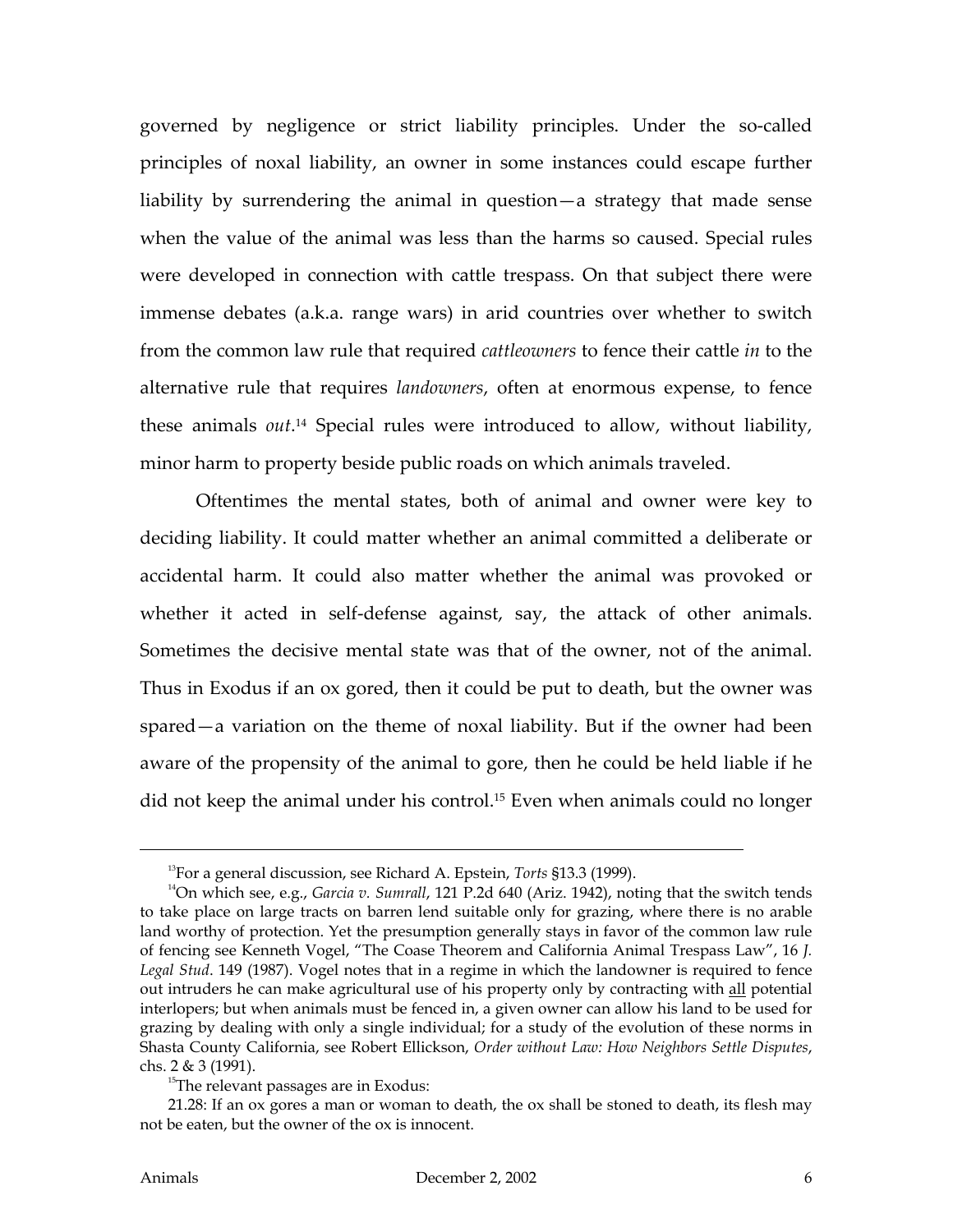<span id="page-8-3"></span>be put to death, the on *damages feasant* allowed the owner of animals to hold them as security for the damage they caused—no questions asked<sup>16</sup> In this context, liability remained stubbornly strict not because it farmers were oblivious to the mental states of animals, but because they understood that this entire selfhelp regime would collapse if a landowner could only hold for amends a stray that had escaped through its owner's negligence, which they could not infer simply from the presence of the animal.<sup>17</sup> The principle of no liability without fault made few inroads into this area, even though it received spirited philosophical defense[.18](#page-8-2) The farmers whose interest were intensely practical much preferred to retain the more administrable strict liability laws.[19](#page-8-3)

#### II. The Moral Status of Animals under the Classical Synthesis

In shaping these theories of tort liability, neither the ancients nor their modern successors committed any obvious blunder of treating animals "just like" land or inanimate objects. Nonetheless, that claim has often been advanced. As Steven Wise puts the point:

 $\overline{a}$ 

<sup>21.29.</sup> But if the ox was previously reputed to have had the propensity to gore, its owner having been so warned, yet he did not keep it under control, so that it then killed a man or a woman, the ox shall be stoned to death, and its owner shall be put to death as well.

<sup>21.30.</sup> Should a ransom be imposed upon him, however, he shall pay as the redemption of his life as much as is assessed upon him.

The evident sophistication of these passages could not be ignored. 21.28 speaks in terms of a strict liability, which leaves open the possibility of defenses based, for example, on provocation, but probably not the defense that the owner used all due care to keep the animal in. But once there was warning of a dangerous propensity—itself a sophisticated dispositional concept—then if the owner did not keep it under control, he could be held liable, unless of course he was able to redeem his own life by paying some assessment. One could argue with the wisdom of the rules, but cannot impute to those who authored them a lack of the permutations of legal analysis.<br><sup>16</sup>See, e.g., *Marshall v. Welwood*, 38 N.J. L. 339(1876)<br><sup>17</sup>Id. at 341.<br><sup>18</sup>See Glanville Williams, *Liability for Animals* (193

<span id="page-8-0"></span>

<span id="page-8-1"></span>

<span id="page-8-2"></span>

<sup>8746 ¶3 (1953).</sup> The explanation was: "This class of liability is of interest only to farmers and landowners and the general public are not affected thereby." The impulse was that any deviation from the standard rules of tort law were justified by the reciprocal nature of the interactions between the parties in a closed community. See, on reciprocity in tort law generally, George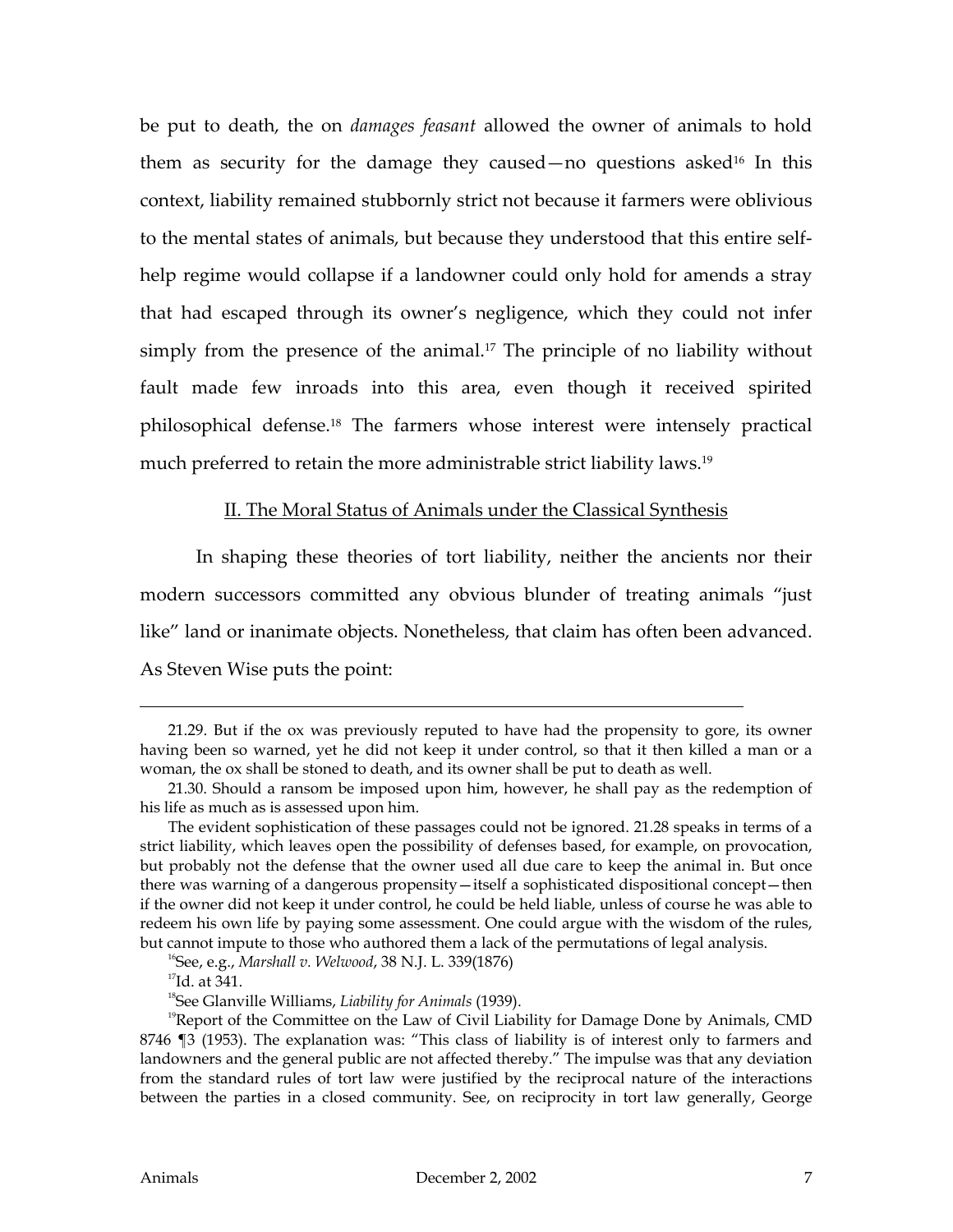Although blinded by teleological anthropocentrism, the Greeks were not blind. They could see that nonhuman animals (and slaves) were not literally "lifeless tools." They were alive. They had senses and could perceive. But Aristotle compared them to "automatic puppets."

Wise's use of the term "nonhuman animals" is a nice, but transparent, rhetorical ploy to undercut the traditional firm line between human beings (not human animals) and (some other kind of) animals. But even if we put that point aside, his position is overdrawn. Surely the early legal systems outline above, did not make this mistake, given the importance that they attached to the mental states of animals as well as people. Nor does it appear that Aristotle made that error either. Even a quick peek at his History of Animals shows a subtlety and appreciation on this point:

in a number of animals we observe gentleness or fierceness, mildness or cross temper, courage or timidity, fear or confidence, high spirit or low cunning, and, with regard to intelligence, something equivalent to sagacity. Some of these qualities in man, as compared with the corresponding qualities in animals, differ only quantitatively: that is to say, a man has more or less of this quality, and an animal more or less of some other; other qualities in men are represented by analogous and not identical qualities; for instance, just as in man we find knowledge, wisdom, and sagacity, so in certain animals there exists some other natural potentiality akin to these  $20$ 

-

Fletcher, "Fairness and Utility in Tort Theory", 85 *Harv. L. Rev.* 537, 547-548 (1972), with explicit reference to the rules of liability for wild animals.<br><sup>20</sup>Aristotle, *The History of Animals*, Book VIII, 588a, (D'Arcy Wentworth Thompson trans. in R.

<span id="page-9-0"></span>McKeon, The Basic Works of Aristotle, 1942).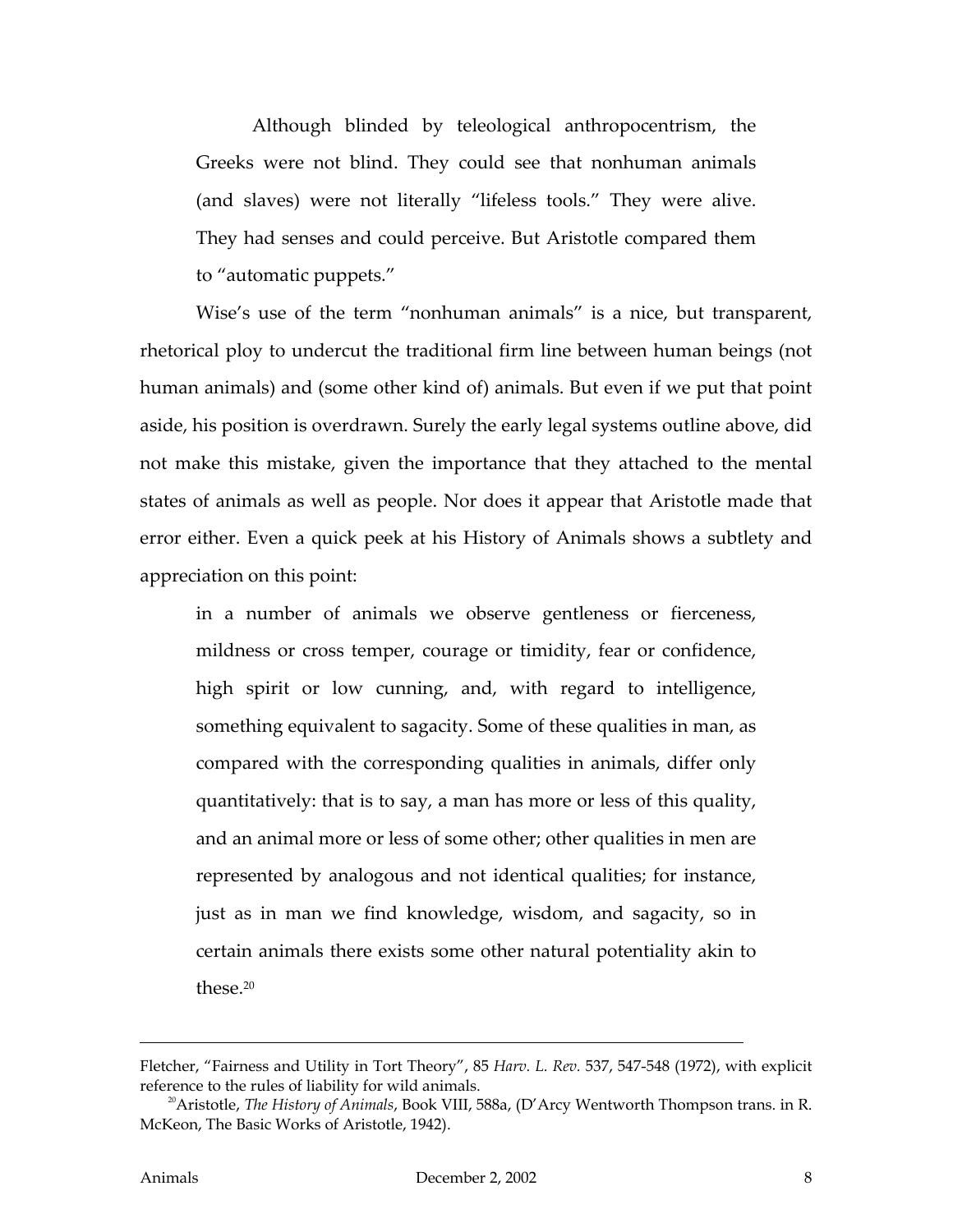None of this sounds remotely like a flattening of animals intellectual or emotional states in the manner portrayed by Wise. Of course Aristotle's treatment of animals is marred by his unavoidable ignorance of the rudiments of reproduction: he had no microscope, and thus no clue, that sperm differs from semen (which in its primary sense still refers to the "fluid" that carries the seed), or that the female of the species produce eggs[.21](#page-10-0) But it does not take a microscope to observe and exploit the rudiments of animal behavior for human survival. It is well known, for example, that the domestication of all major groups of large animals was completed at least two millennia before Aristotle wrote, that is between 8000 and 2500 B.C.<sup>22</sup> The ancients, no matter how ignorant they were of the mechanics of reproduction, knew how to use artificial selection, a.k.a. breeding, in order to modify animal and plant species for their own benefit. ". . . Darwin, in the *Origin of the Species* didn't start with an account of natural selection. His first chapter is instead a lengthy account of how our domesticated plans and animals arose through artificial selection by humans.["23](#page-10-2) 

On the issues that matter, then, nothing seems further from the truth than Wise's highly stilted account of how ancient peoples viewed animals. A contemporary case for animal rights cannot be premised on the dubious assumption that our new understanding of animals justifies a revision of our old legal understandings. The ancients may not have known much about the fine points of animal behavior and reproduction. Still their understanding of animal personality, their understanding dispositions and mental states, their skills in domestication, belies the belief that either farmer or jurist, ancient or modern, had some difficulty in distinguishing animals from inanimate objects, or for that

<span id="page-10-1"></span><span id="page-10-0"></span>

<sup>&</sup>lt;sup>21</sup>See Aristotle, *On the Generation of Animals* 7211-730 (Arthur Platt trans., id).<br><sup>22</sup>See, Diamond, *Guns, Germs & Steel, supra note 1*, at 165. Similar strenuous efforts were made for the domestication of plants. Id. at 114–25.<br><sup>23</sup>Id at 130.

<span id="page-10-2"></span>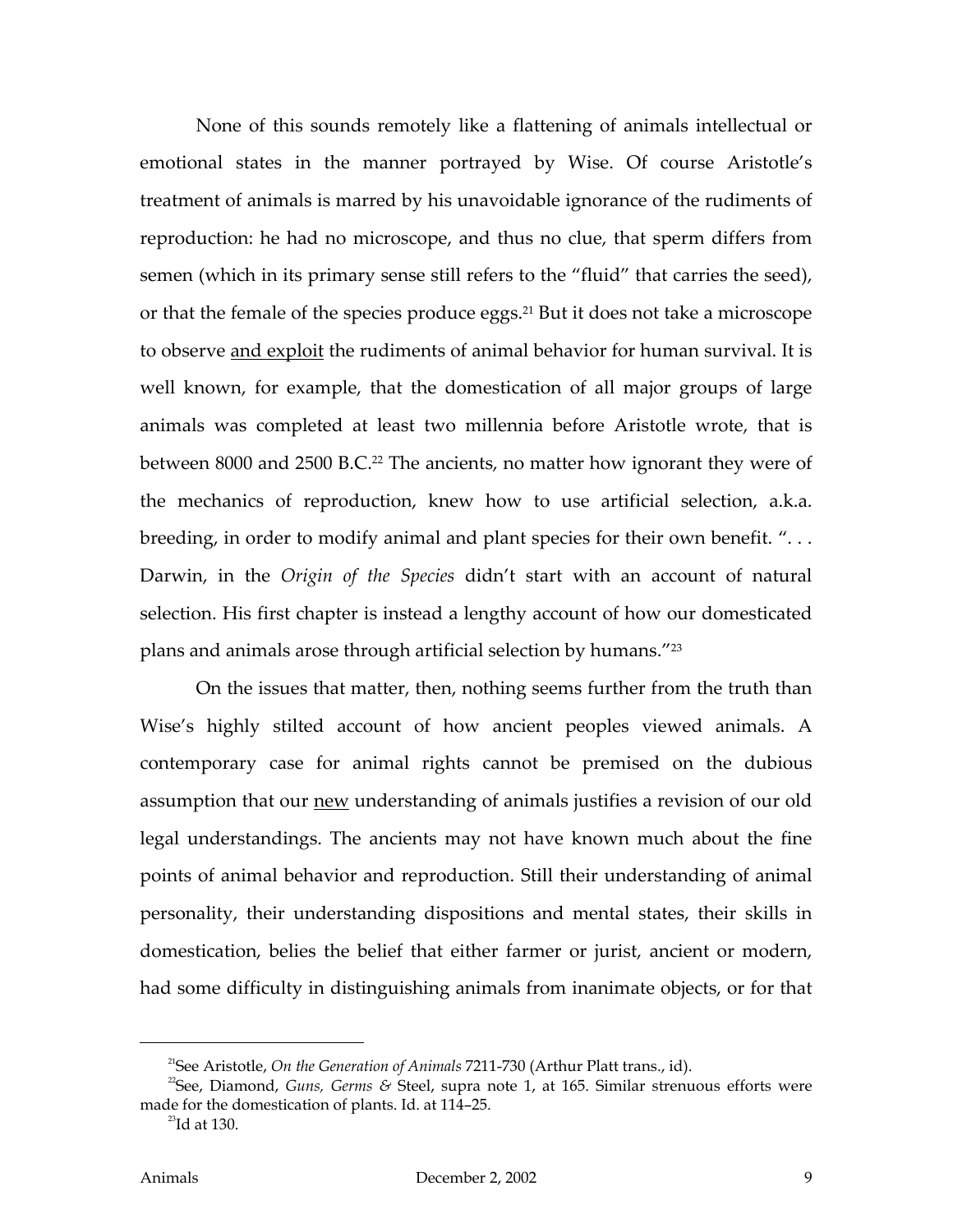matter from slaves. The key differences could never have been overlooked by any person in daily contact with those animals on which their survival depended.

"Survival" is the right word, for nothing less is stake in primitive societies that labor under conditions of scarcity when every calorie counts. Animals were a source of work in the fields; of food; of protection; and of companionship. They received the extensive protection of the law because they were valuable to the human beings that owned them. To imagine an ancient society in which animals had rights against human beings solely because they were sentient creatures is to envision a society in which human beings would be prepared to put themselves and their families at risk for sake of brute, if sentient, creatures. The ancients devoted considerable ingenuity in determining the proper status of animals, but, as far as I can tell, their speculations never denied the agency of animals. Yet at no time did they talk themselves into thinking that animals holders of legal rights. Those altruistic sentiments are the indulgence of the rich and secure. They play no part whatsoever in the formative thinking of any individual or society whose bodily or collective security are at risk. Such intellectual developments had to wait until, at the earliest the nineteenth century.

#### III. The Benefits to Animals of Their Ownership by Humans

The historical backdrop invites a further inquiry: why is it that anyone assumes the human ownership of animals necessarily leads to their suffering, let alone their destruction? Often, quite the opposite is true. Animals that are left to their own devices may have no masters; nor do they have any peace. Life in the wild leaves them exposed to the elements; to attacks by other animals; to the inability to find food or shelter; to accidental injury; and to disease. The expected life of animals in the wild need not be solitary, poor, nasty, brutish and short. But it is often rugged, and rarely placid and untroubled.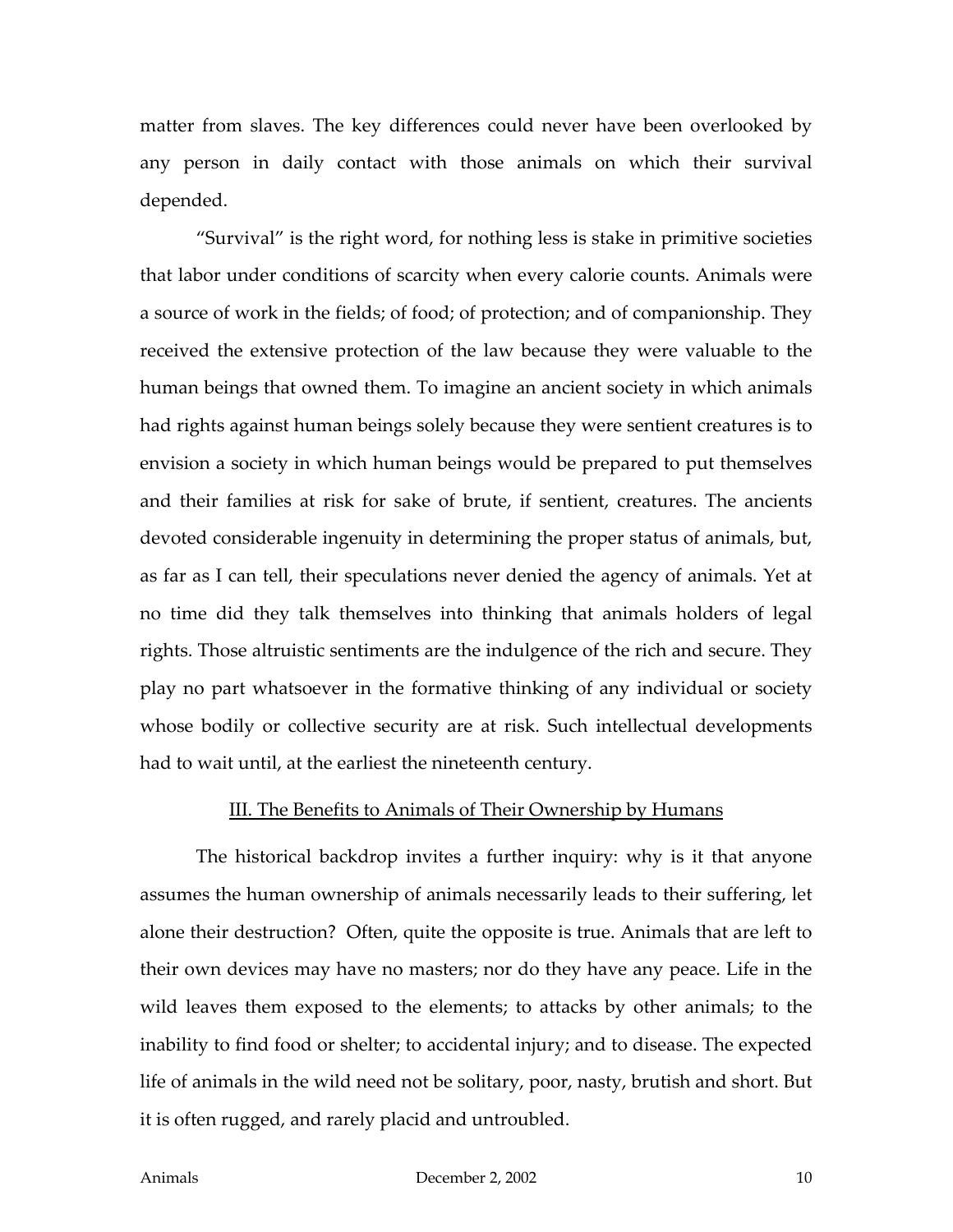Human ownership changes this natural state animals for the better as well as for the worse. Because they use and value animals, owners will spend resources for their protection. Veterinary medicine may not be at the level of human medicine, but it is only a generation or so behind. When it comes to medical care, it's better to be a sick cat in a middle-class United States household than a sick peasant in a third-world country. Private ownership of many pets (or, if one must, "companions") gives them access to food and shelter (and sometimes clothing) which creates long lives of ease and comfort. Even death can be done in more humane ways than in nature, for any slaughter that spares cattle, for example, unnecessary anxiety, tends to improve the amount and quality of the meat that is left behind. No one should claim a perfect concurrence between the interests of humans and animals: ownership is not tantamount to partnership. But by the same token there is no necessary conflict between owners and their animals. Over broad areas of human endeavor, the ownership for animals worked to their advantage, and not to their detriment.

#### IV. Animals as Holders of Rights

The modern debates over animals go beyond the earlier historical arguments by asking whether animals are, or should be treated, as the holders of rights against their would-be human masters. In dealing with this debate one common move is to exploit the close connection, already noted, between slaves and animals in the ancient world. The injustices of owing slaves is said to be paralleled by the injustices done to animals. Thus in *Rattling the Cage*, Steven Wise starts with the observation that Aristotle lumped animals with slaves and women as beings that were lower than (Greek) males in explicit hierarchy found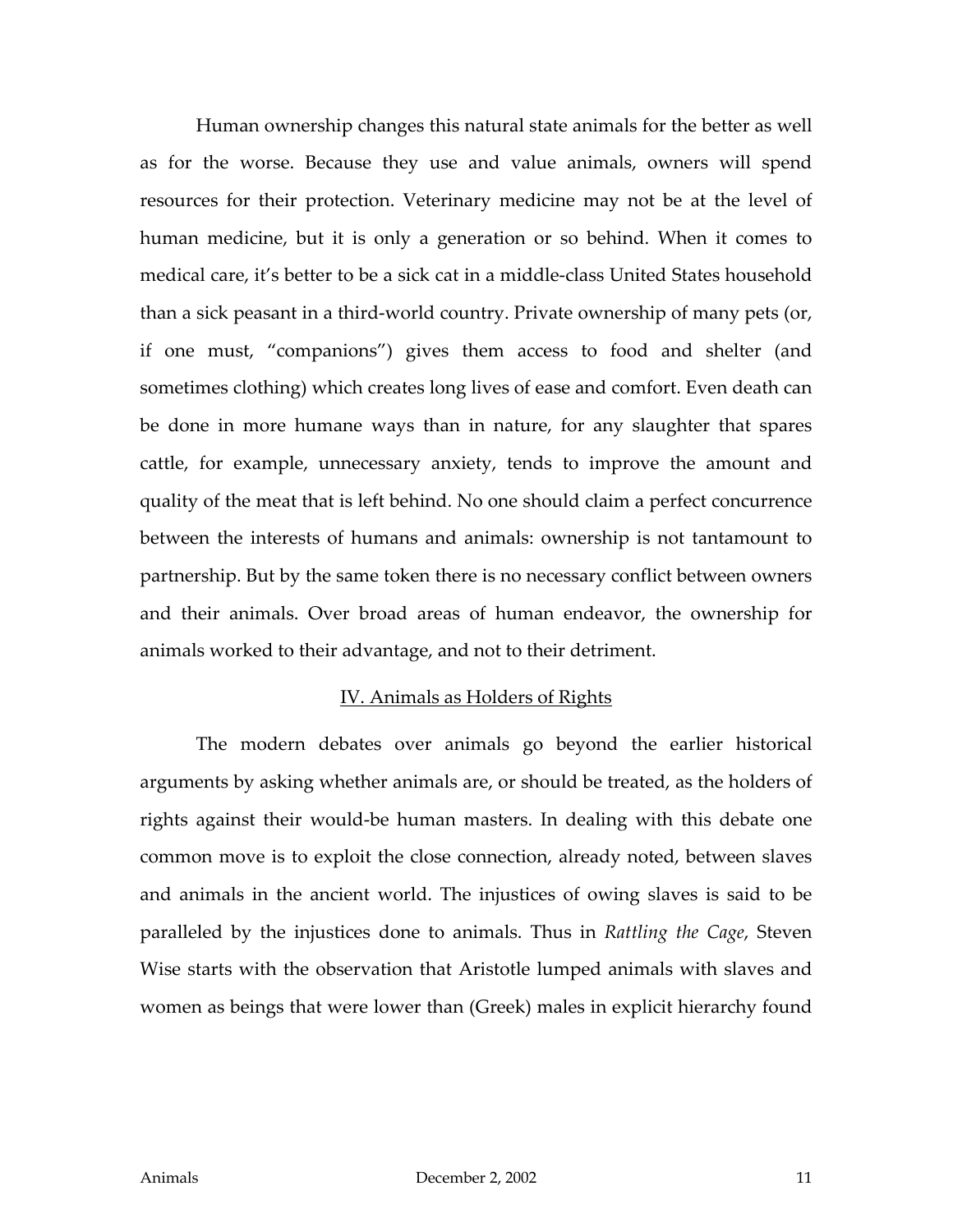in Arthur Lovejoy's *Great Chain of Being*. [24](#page-13-0) He notes that Aristotle observed that "the ox is the poor man's slave.["25](#page-13-1) The Romans in his view did no better insofar by lumping animals with slaves, women, and insane persons. Now that we have repented our errors with slaves and women, let us, Wise urges redress human injustices to animals.

I have several responses to this line of argument. The first rejects the asserted, if elusive, historical equation among women, slaves, and animals. Of course animals were lumped with (some) human beings for limited purposes. If only some human beings had full legal rights, then others had either fewer or none, and to that extent were "like" animal. But this gross oversimplification does not capture, for example, the full subtleties of the law of "persons" in Roman Law or any other ancient legal system. Given the divisions among human beings, the law of persons was always more complex in ancient legal systems than in modern ones. The Roman rules for men within the power of their fathers and for women, and for insane persons all differed from each other in important particulars. Men within the power of their father could become heads of their own families at the death of their father; they had full rights to participate in political life even while consigned to a subordinate position within the family.<sup>[26](#page-13-2)</sup> That subordinate status in turn was softened by the social recognition of the separate property—the so-called *peculium*—with which the paterfamilias would not interfere.<sup>27</sup> In addition, the manicipation of sons during the life of their father was commonplace. Marriage for its part was a consensual union, in which formalities were evidentiary and thus not strictly required.<sup>28</sup> Animals did not

<span id="page-13-0"></span><sup>&</sup>lt;sup>24</sup>Steven Wise, Rattling the Cage: Toward Legal Rights for Animals 9. The reference here is to Arthur Lovejoy, *The Great Chain of Being: A Study of the History of an Idea* (1960).<br><sup>25</sup>Aristotle *Politics*, Bk. I, Ch. 2, 1252b 10.<br><sup>26</sup>See, Nicholas, *Introduction* at 65, 66 (1962).<br><sup>27</sup>Id. at 66. <sup>28</sup>Id. 80-82

<span id="page-13-1"></span>

<span id="page-13-2"></span>

<span id="page-13-3"></span>

<span id="page-13-4"></span>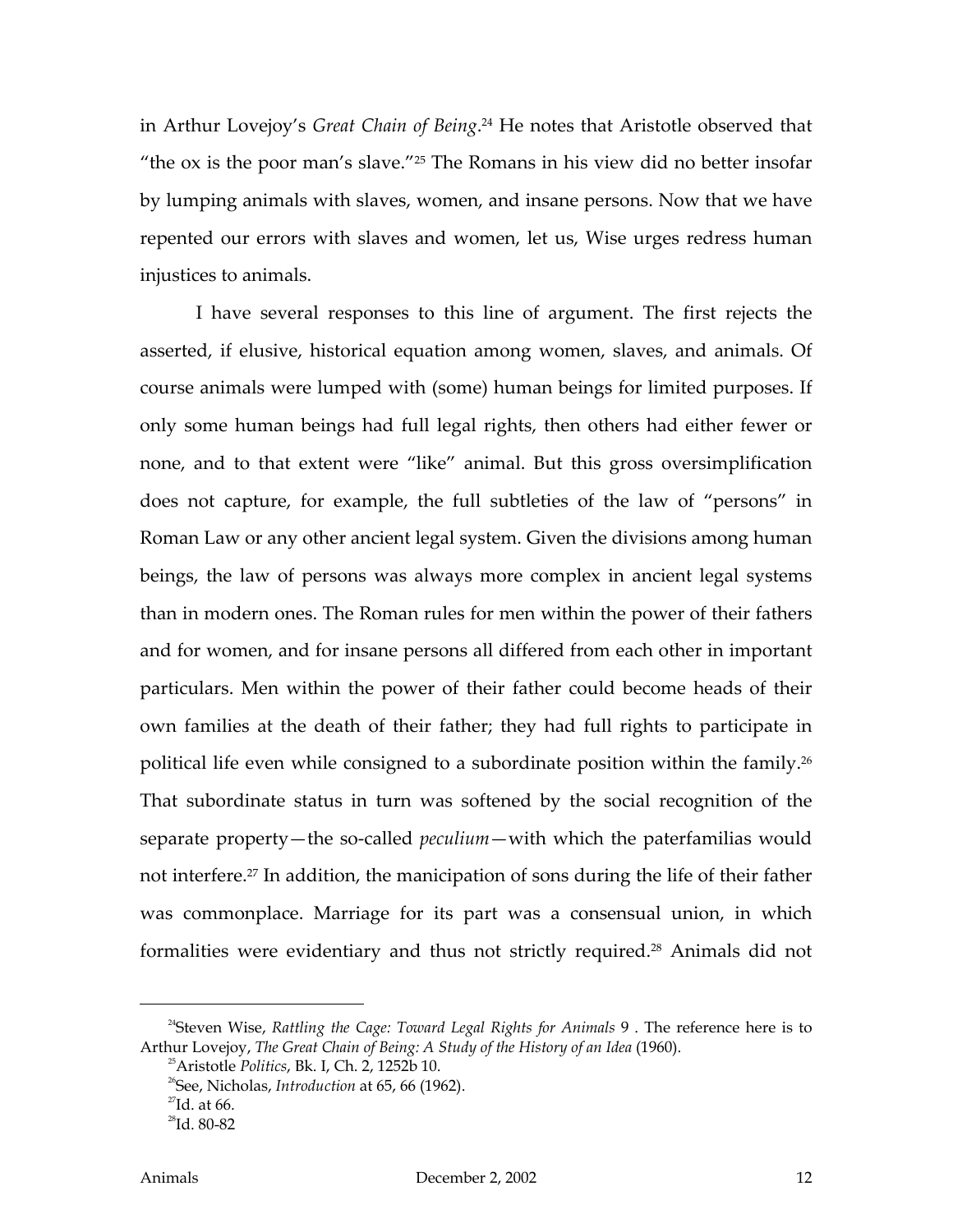marry. With a nod toward modernity, the woman, as well as the man, was free to renounce the marriage at any time.<sup>29</sup> Women, slaves (not to mention sons) and animals were each subject to distinct rules tailored to its own distinctive status.

More to the point, it is critical to note *why* the older classification of persons slowly broke down over time. From Justinian on forward, the basic philosophical position held that all men (by which they meant people) by nature were born free[.30](#page-14-1) The use of the words "by nature" carried vital intellectual freight about the pre-social status of human beings. Even before Locke, the clear implication was that social arrangements should be organized to preserve, not undermine, the natural freedom of human beings. Therefore any limitation on human freedom within civil society was an evident embarrassment to this normative view. But Roman jurists were not reformers. Rather, they were mainly chroniclers of their own system, often in the pay of the leaders of a slave society. They confined their philosophical reflections to a few grand introductory observations. But they never entered into open warfare with the operative rules of their own legal system.

Others of course could appeal to natural law principles to advance reformist as well as conservative causes. Faced with sharp rebuke, the defense of the status quo ante on slaves and women slowly crumbled precisely because they were human beings and not animals. Any defender of full legal capacity for some but not all humans had to find some independent reason to justify the differential legal status. It is hard to do this with slaves, many of whom were acquired by conquest. Is there any one with a straight face who could deny that an ingenious slave was smarter than his or her indolent master.

<span id="page-14-1"></span>

<span id="page-14-0"></span><sup>&</sup>lt;sup>29</sup>Id at 81.<br><sup>30</sup>See Justinian's *Institute*, Book I, ch. 2, 2.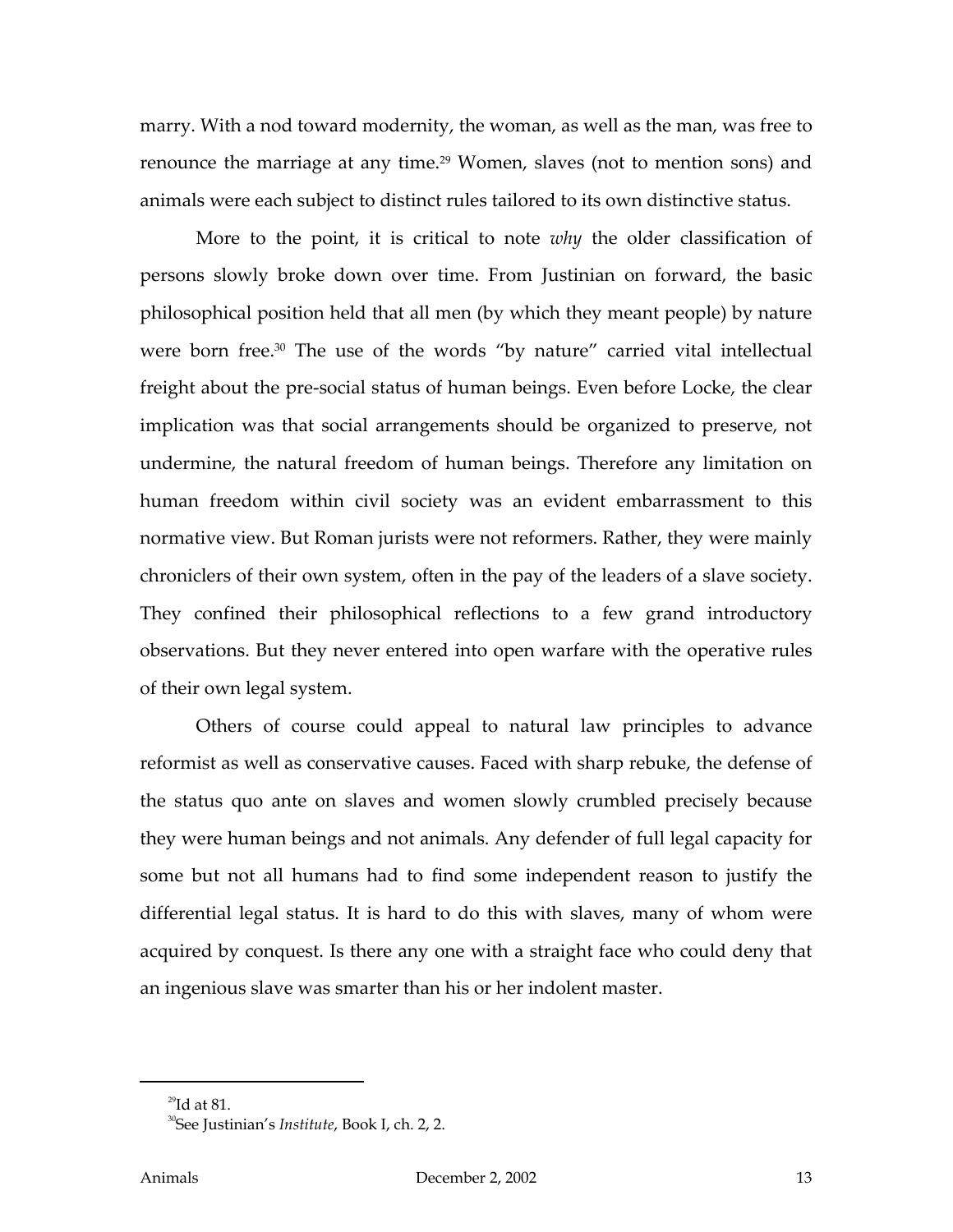It is, in a sense, easier to maintain the line against women because of the prominence of sex differences. But in the end this has to fail as well. Aristotle, for example, imputed to women a set of inferior characteristics justify their secondclass legal status. But it rings hollow in face of the obvious objection that every man is not better than any woman on every (male) dimension that matters. Some women are taller than men, stronger than men, smarter than men. Depending on your fondness for stereotypes, a majority of women may be more empathetic and cooperative than men. Indeed with the passage of time and the progress of civilization, warlike skills and brute strength diminish in relative importance, so the balance of social advantage shifts to traits in which women have in relative abundance. (After all, the grand social contract whereby everyone renounces force against everyone else works more to the advantage of women than men.) In this environment, no one could defend the strict rank order judgments needed to prop up the sharp differences in legal status between men and women.

None of these categorical differences then work. But there is another approach that does make sense, and which in the end prevailed. One great task of any legal system is to set out the basic relationships between strangers. Such is the function of the "keep off" rules generated by the recognition of universal rights to individual autonomy and private property. One does not have to endorse either property or autonomy in their entirety to understand their basic logic. Coordinating the rights and duties of countless pairs of unrelated individuals cannot rest on subtle sliding scales with uncertain substantive content. It depends on clear classifications known and observable by all—which helps explain why the clear, if unprincipled, classifications based on sex, race and slavery were able to function as long as they did. But once the dichotomous view of the world—all Xs are better under some metric than all Ys—is rejected, then only one social approach makes sense. We adopt the central proposition of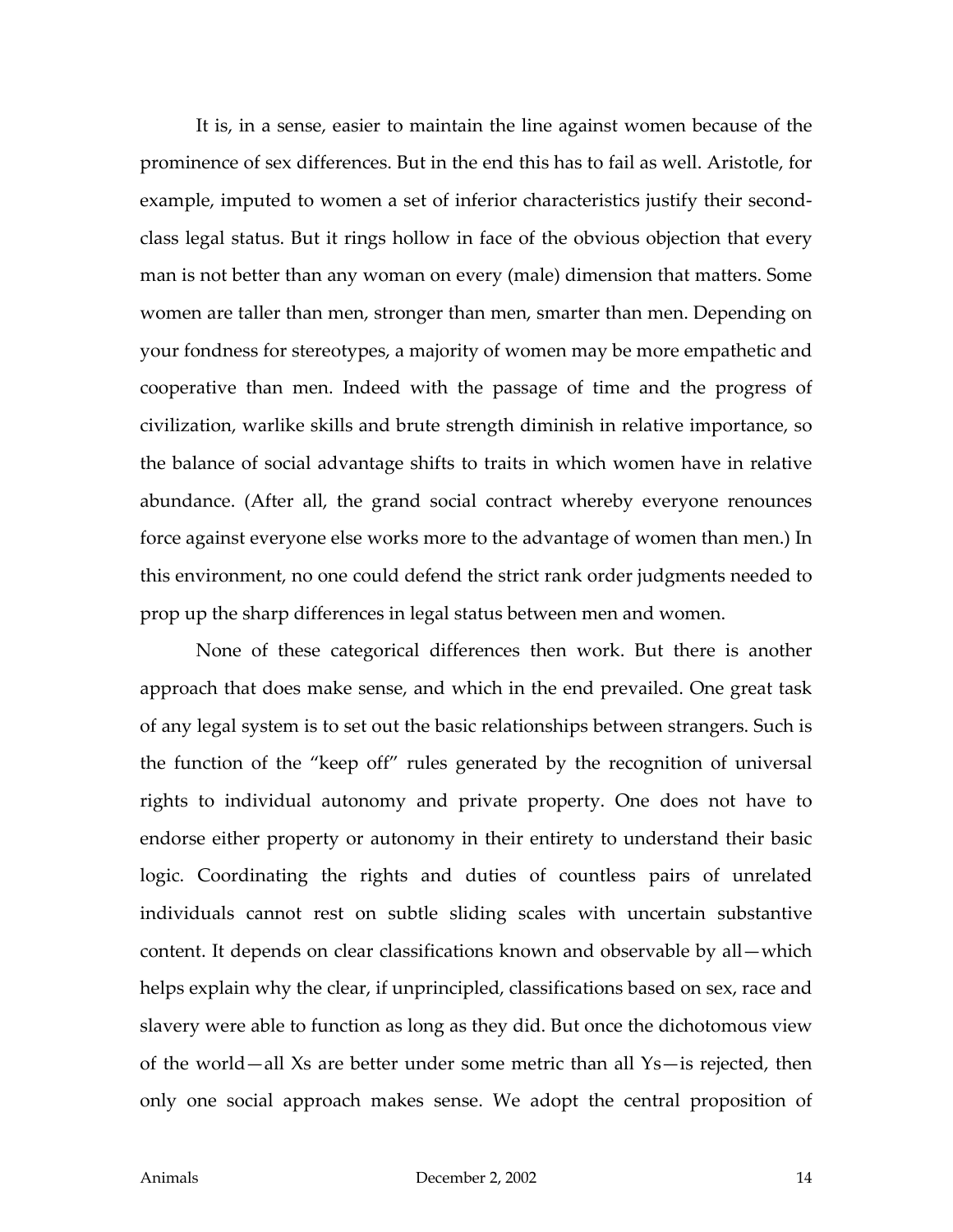modern liberalism, namely, that all natural persons, that is all human beings, should be treated as legal persons, with the full rights to own property, to make and enforce contracts, to give legal evidence, to participate in political life, to marry and raise families, to engage in common occupations, to worship God, and to enjoy the protection of the state when they participate in any of these activities[.31](#page-16-0) 

On this view, the great impetus of the reform movement lay in the simple fact that the individuals who were consigned to subordinate status had roughly the same natural, that is human, capacities as those individuals in a privileged legal position. We still think in categories, but now all human beings are in one category; animals fall into another. The use of the single word "capacities" carries two different meanings and in so doing reflects a profound empirical truth. With time, most of the personal limitations on individual capacity disappeared, but not without epic struggles over the abolition of slavery, and the extension of civil capacity and suffrage to women. But even before the change in formal legal status it would be a mistake to assume that slaves were treated like women, or that animals were treated like either. The variations in social status was just too great.

The defenders of animal rights place a slightly different twist on this history, which seizes on the fact that equal legal capacities are conferred on individuals with known differences in talents and abilities. The point requires a response. The movement for equal rights of all human beings must take into account the fact that all people do not have anything remotely like the same cognitive abilities. The phrase ordinary intelligence itself conceals a multitude of differences. But even that range does not capture the full extent of the problem,

<span id="page-16-0"></span> <sup>31</sup>For that list, see, e.g., *Meyer v. Nebraska*, 262 U.S. 390, 399 (1923) (speaking of liberty as used in the context of substantive due process analysis).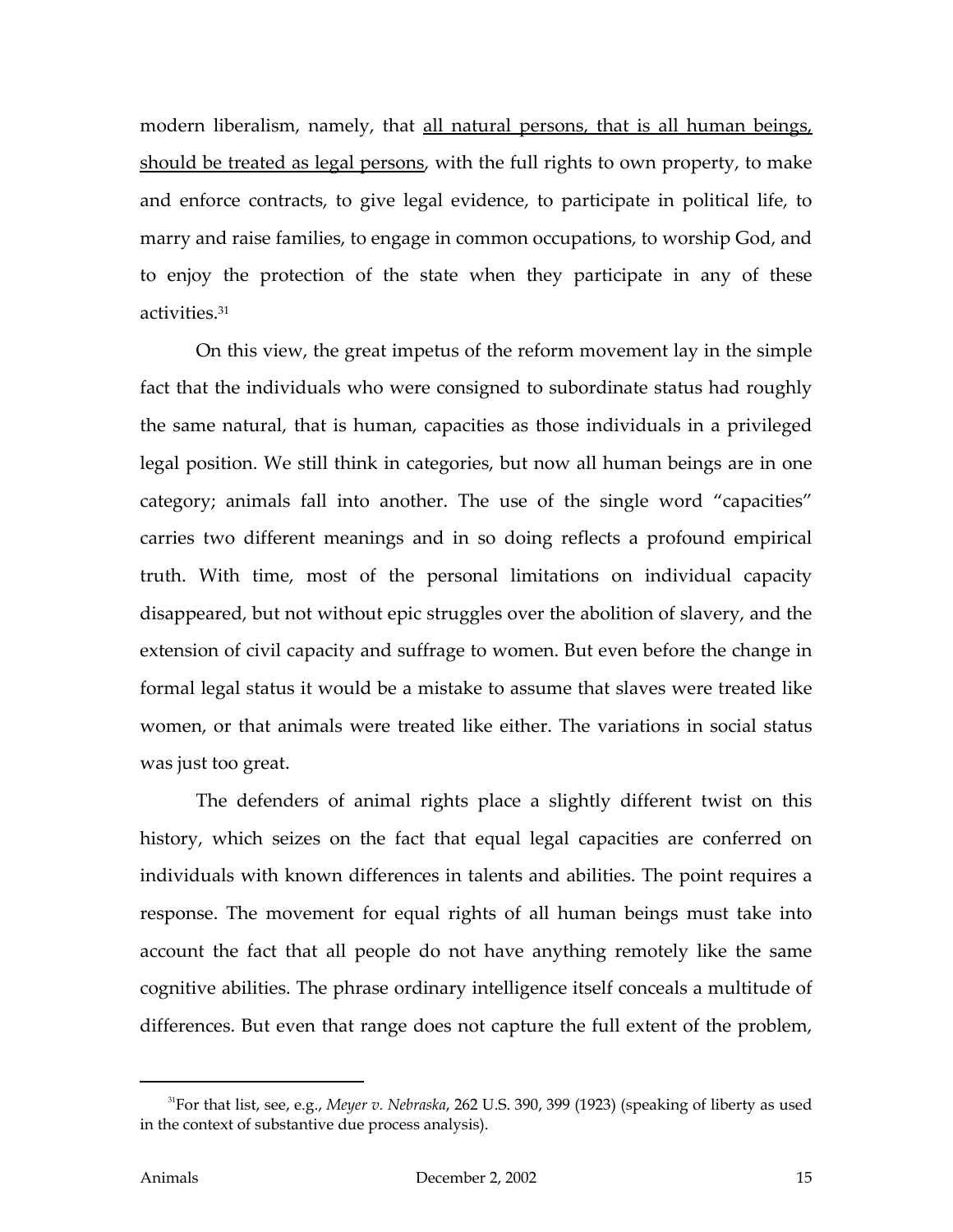even if we put aside the case of children: what fate lies for adult human beings whose mental disabilities *in fact* preclude them from taking advantage of many of the rights they are afforded? Our standard position is to give them extra protection, not to exterminate them, and to do so because they are human beings, entitled to protection as such.

It follows therefore we should resist any effort to bootstrap legal rights for animals on the change in legal rights of women and slaves. There is no next logical step to restore parity between animals on the one hand and women and slaves on the other. Historically, the elimination, first of slavery and then civil disabilities to women occurred long before the current agitation for animal rights. What is more, the natural cognitive and emotional limitations of animals, even the higher animals, preclude any creation of full parity. What animal can be given the right to contract? To testify in court? To vote? To participate in political deliberation? To worship?

None of these make any sense owing to the lack of intrinsic animal abilities. The claim for animal rights thus tends to boil down to a singular claim. Protection against physical attack, or, perhaps, as Gary Francione as urged a somewhat broader right whereby animals cannot be used as resources subject to the control of human beings, or, more generally, "the right not to be treated as things" or resources, owned by other human beings, even, it appears, when done for their benefit[.32](#page-17-0) The most that can be offered is protection against physical attack by human beings, and perhaps by other animals, and perhaps some recognition of the limited ownership that animals can acquire over certain external things from territories to acorns. A change in legal position yes, but a restoration of some imagined parity no.

<span id="page-17-0"></span><sup>&</sup>lt;sup>32</sup>Gary L. Francione, *Introduction to Animal Rights: Your Child or the Dog?* xxix, (2000), and at 50-80.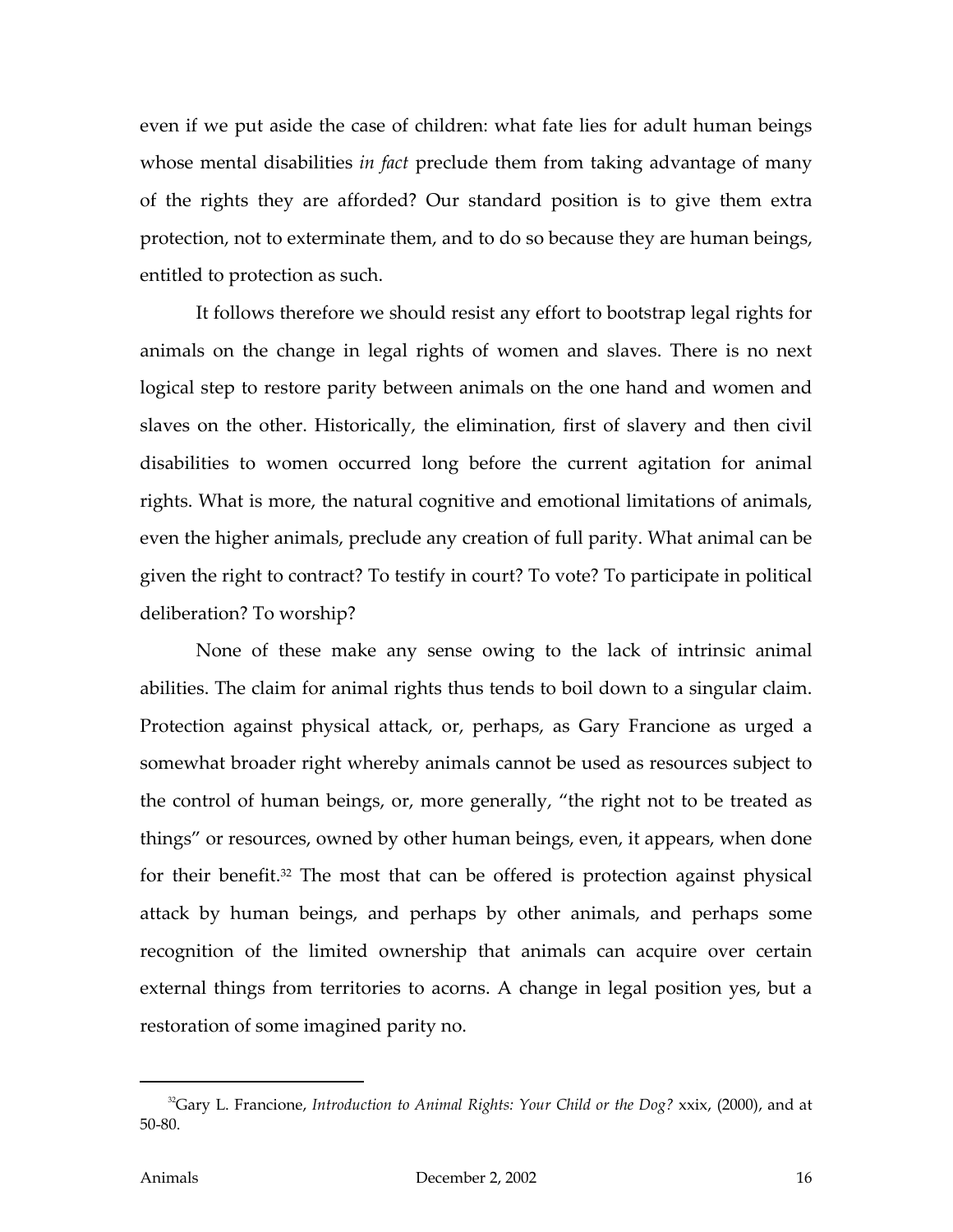#### V. Partial Parity for Animals: Sensation or Cognition?

So the question now arises, on what grounds ought animals be accorded these limited, but real legal, protections against human beings. In essence, there are two ways to go. The first emphasis sensation, and the second cognition. Both in my view fail to sustain the claim for the new wave of animal rights.

Start with sensation. Animals experience pleasure and pain and should not be made to suffer as the instruments of human satisfaction. The nature of this claim exposes at the very least one of the fundamental soft spots in any kind of libertarian or utilitarian theory. It is therefore no accident that Robert Nozick, for example devotes much thought to the question of animals. His mode of argument runs as follows. He first develops the theme that the "moral side constraints" that reflect our "separate existences" make it utterly in appropriate to conclude that '[t]here is no justified sacrifice of some of us for others."[33](#page-18-0) This insight leads quickly to the libertarian side-constraint against aggression. To probe just how powerful that constraint is, Nozick then turns to the moral side constraints that should be established in virtue that animals are sentient creatures.[34](#page-18-1) As befitted his darting intelligence, Nozick never quite came down in favor of the proposition that animals should be treated with the same respect as people, but he was quite emphatic in concluding that they could not be treated as mere things either. He thought that a total ban on hunting for pleasure was in order, and was doubtful that the case could be made out for eating meat given that "*eating* animals is not necessary for *health."*[35](#page-18-2) But this statement over the concern for animal welfare is not a plea for moral parity. The side-constraints may exist, but they are not the same side-constraints that apply to human beings.

<span id="page-18-0"></span><sup>&</sup>lt;sup>33</sup>Nozick*, Anarchy, State, and Utopia*, supra note at 33.<br><sup>34</sup>Id at 35–42.<br><sup>35</sup>Id at 36.

<span id="page-18-1"></span>

<span id="page-18-2"></span>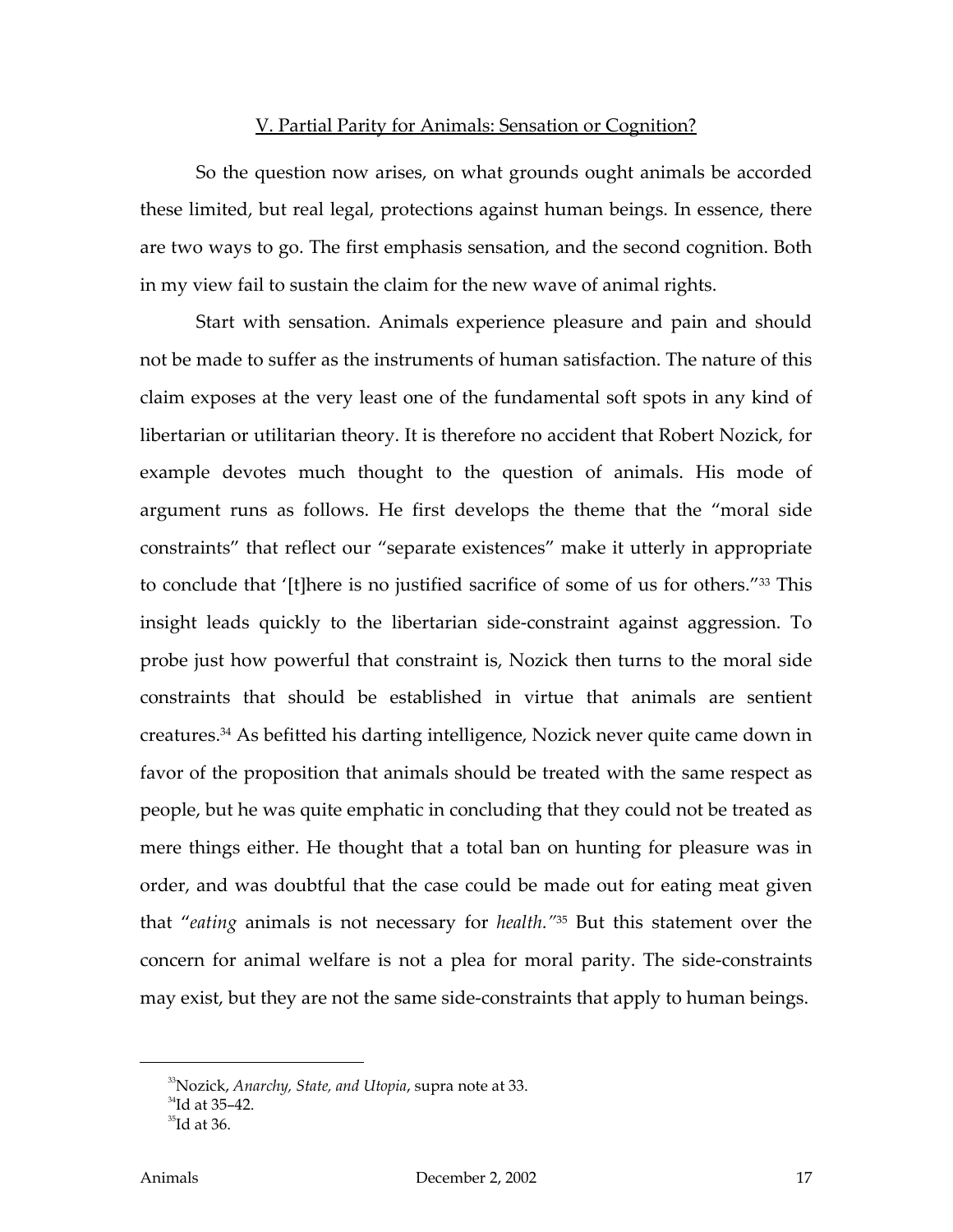The exact same issues arises within the utilitarian framework. Once again start with the view that what ultimately matters are gains and losses, such that rights are just a means to secure those social arrangements that maximizes social gains (or pleasures) over social losses (or pains). One obvious question is how to measure these pleasures and pains. A number of different approaches can be taken. The easy way to avoid a comparison across persons is to insist that everyone has to be better off in one state of the world than in another. But that test for social welfare is so restrictive that it has little use in evaluating ordinary arrangements. Alternatively, one could argue that one state of the world is better than another if the winners in that state could (in principle, but not in fact) compensate the losers for their pain and still come out ahead of where they would otherwise be. There are enormous administrative difficulties in sorting all this out in setting out human arrangements. But when the dust settles the ultimate challenge to the utilitarian is the same as it is to the libertarian. In determining the excess of pleasure over pain, who or what deserves a place in the overall social utility function? The great challenge for utilitarian theory is who ought be counted in the felicific calculus.

Do animals then deserve a place in the social utility function, whether it is constructed on aggregate or individual basis. The test for this right is the capacity to suffer and enjoy. Such is the point of Jeremy Bentham's blunt assertion: "the question is not, Can they *reason?* Nor, Can they *talk?* but, Can they *suffer?*[36](#page-19-0) Our intervention to prevent suffering is, however, usually confined to questions of how human beings ought to interact with animals, and there the problems are difficult enough. Does one increase or reduce the suffering of animals by domestication? How would we know and what would we do with that

<span id="page-19-0"></span> <sup>36</sup>Jeremy Bentham, *The Principles of Morals and Legislation*, ch XVII, ¶ UV [1781] (1988), at 310, quoted in Francione, *Animal Rights*, at 5.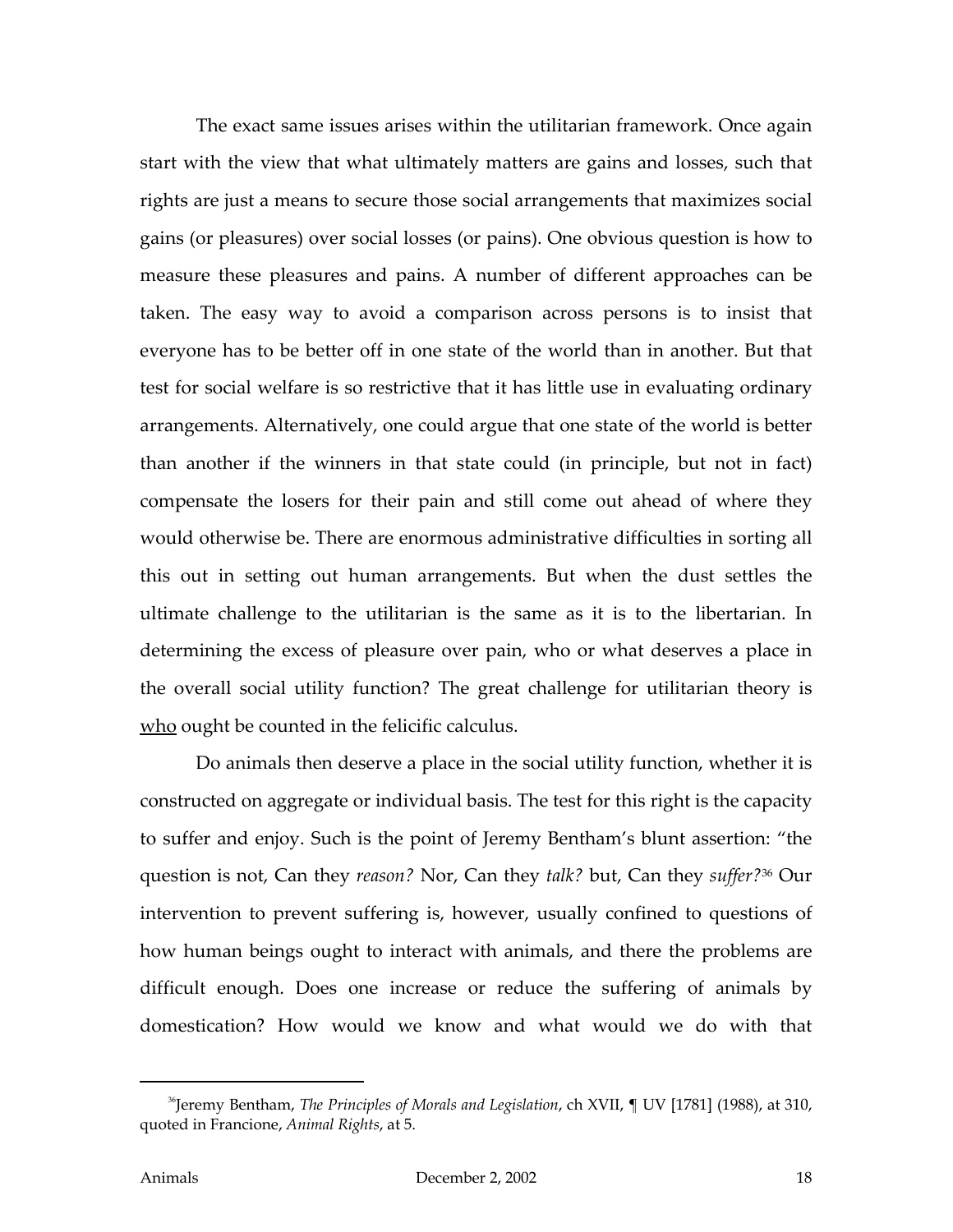information if we had it? And if there are any increases in longevity do those justify or excuse putting animals to death, after a happy life, for food or medical experimentation? As Nozick observes, one common justification for eating animals is that human ingenuity brought them into the world in the first place. But think of how that argument plays out with human beings. Surely parents are not allowed to kill its children at three hours, days, months or years just because they gave them the initial gift of life. "[O]nce a person exists, not everything compatible with his overall existence, not everything compatible with his overall existence being a net plus can done, even by those who created him."<sup>37</sup> Stated otherwise, we think of parents as guardians, not owners of their children. The parity argument would insist that animals, once brought into this same world, receive this same protection.

Even if we could answer these conundrums, we still face a greater challenge: do we have it within our power to arbitrate the differences among animals? Do we train the lion to lie down with the lamb, or do we let the lion consume the lamb in order to maintain his traditional folkways? Do we ask chimpanzees to forgo eating monkeys. It is odd to intervene in nature to forestall some deadly encounters, especially if our enforced nonaggression could lead to extermination of predator species. But, if animals have rights, then how do we avoid making these second-tier judgments? We could argue that animals should not be restrained because are not moral agents because they do not have the deliberative capacity to tell right from wrong, and therefore cannot be bound by rules that they can neither articulate nor criticize nor defend. But at this point we must ask whether we could use force in self-defense against such wayward creatures or must let them have their way with us, just as they do with other animals. In answer to this question, it could be said that animals cannot be held

<span id="page-20-0"></span> <sup>37</sup>Nozick, *Anarchy, State, and Utopia,* at 38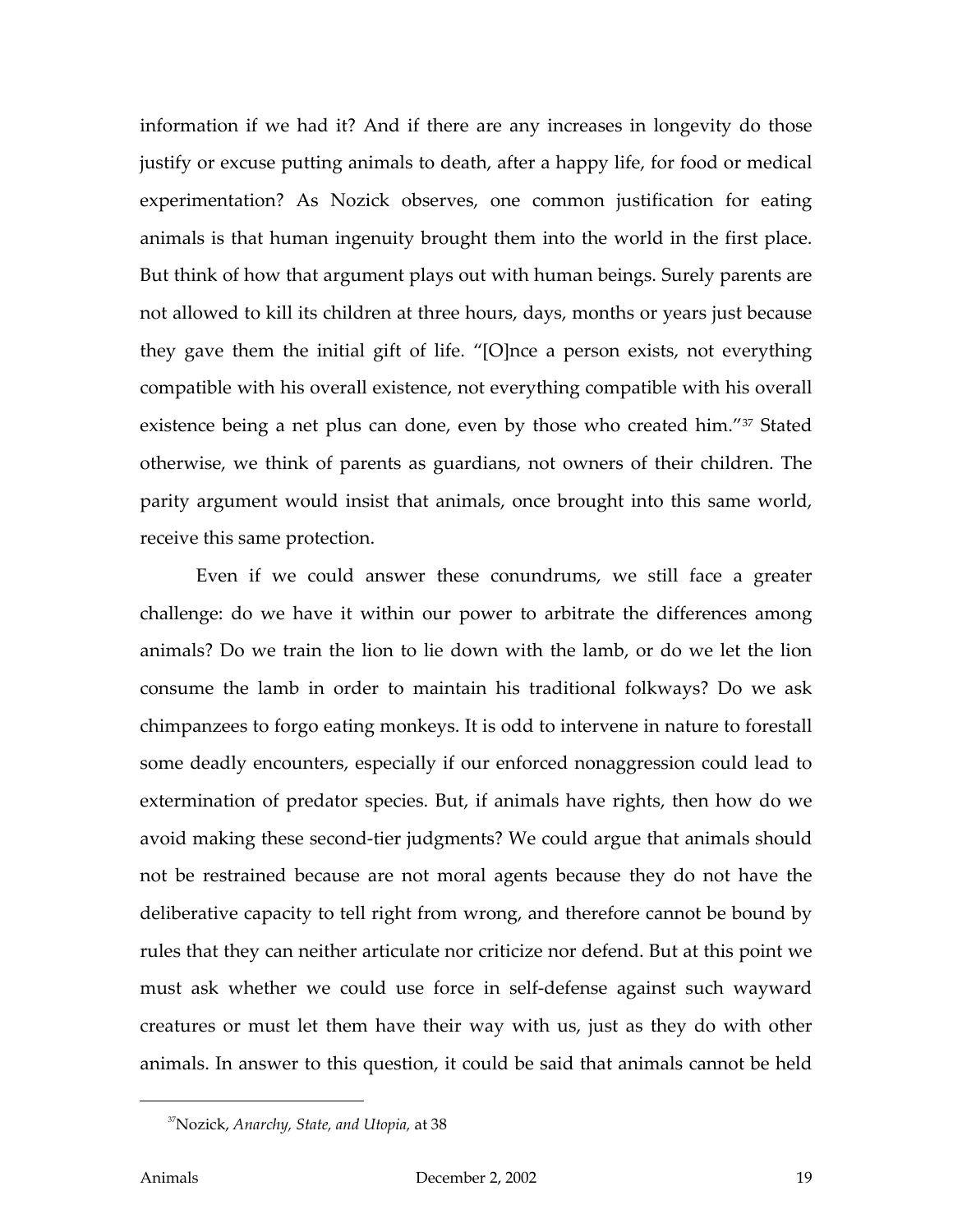responsible by human standards because of their evident lack of capacity to conform.

Yet there's the rub! Once that concession is made, then the next question is whether we really think that suffering is the only criterion by which rights are awarded after all? It does seem troublesome—nothing is fatal in this counterintuitive metaphysics—to assume that animals are entitled to limited rights on a par with humans while denying that they are moral agents because they are incapable of following any universal dictates. And do we attach any weight to the unhappy fact that these animals are themselves imprinted "specieists," in that they have instinctively different relationships with members of their own kind than they do with members of prey or predator populations? The test of sensation cannot generate a clean account of legal rights for animals.

So what about cognition? In his recent book, *Drawing the Line.*[38](#page-21-0) Steven Wise advances the claim that limited cognitive capacity supports the claims for negative rights—that is, for rights not be used as objects for human advantage. These preconditions run as follows. The animal

1. can desire

2. can intentionally try to fulfill her desires and

3. possesses a sense of self sufficiency to allow her to understand, even dimly, that it is she who wants something and it is she who wants to get it.<sup>39</sup>

He then shows how to greater or lesser extent these criterion are satisfied by young children, chimps, bonobos, gorillas, orangutans, dogs, and even honeybees. It is no surprise that by these tests, all these animals do fairly well, as of course would rats, hyenas and raccoons. Unless an animal has some sense of self, he cannot hunt, and he cannot either defend himself or flee when subject to

<span id="page-21-0"></span><sup>&</sup>lt;sup>38</sup>Steven M. Wise, *Drawing the Line: Science and the Case for Animal Rights (2002).*<br><sup>39</sup>Id. at 32.

<span id="page-21-1"></span>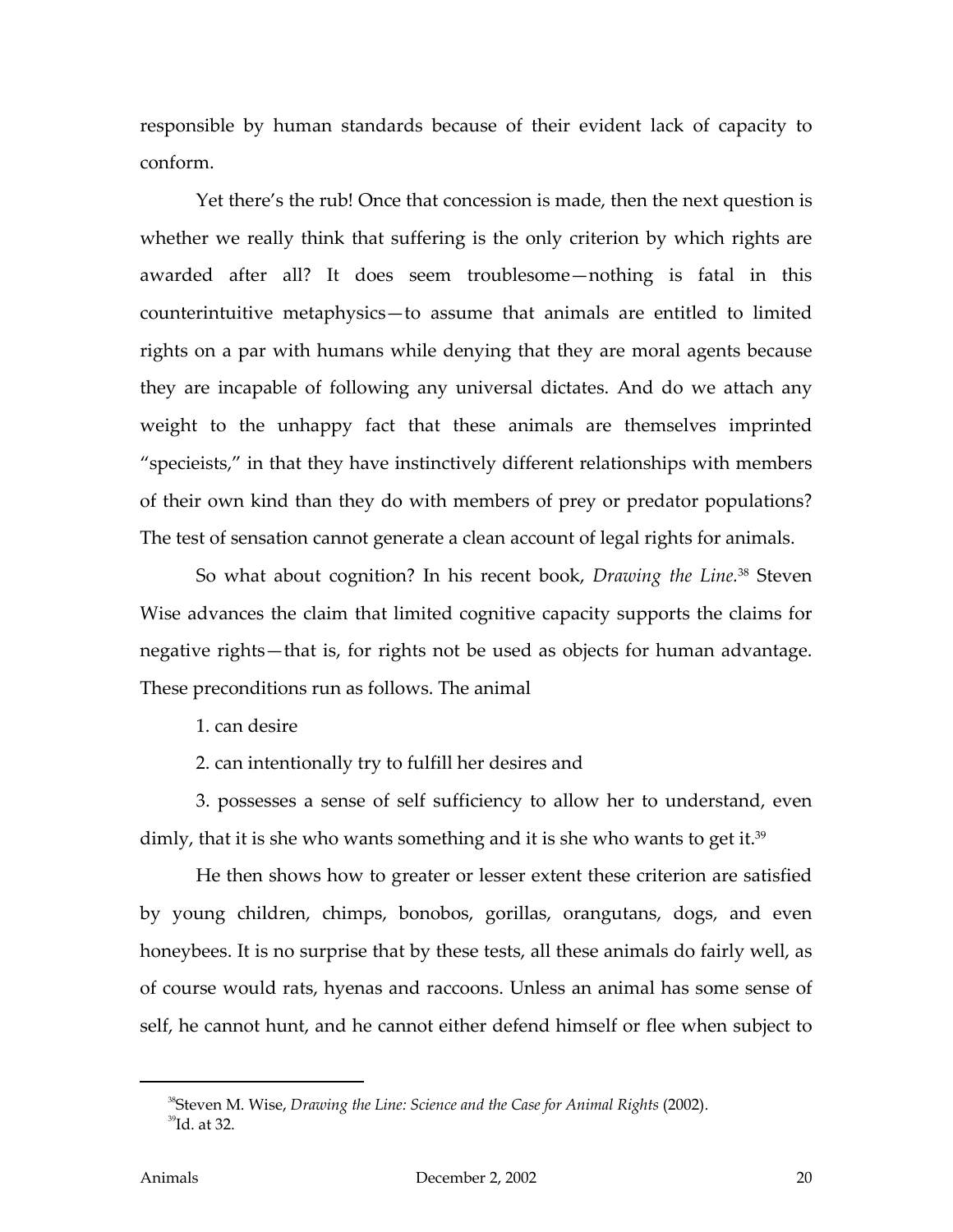attack. Unless he has a desire to live, he will surely die. And unless it has some awareness of means and connections, it will fail in all it does. We do not need experts to make judgments under these standards. It is quite enough that the mother senses danger when a stranger comes between her and her young. That happens all the time, and meets, with room to spare, each of the ostensible criterion that Wise sets out in his campaign for animal rights.

But why follow these tests on the questions of entitlements? At one level the entire discussion gets creepy when we make these comparisons organism by organism: how do we compare an intelligent chimp with a profoundly retarded child? It seems clear that even Wise has to engage in species-like comparisons to frame his general inquiry, and to proceed in that matter means that we do not draw any real distinctions within any particular animal or human grouping however defined. Indeed to move in the other direction invites scorn from all quarters: are dumb chimps entitled to no protection? May retarded children be killed at will because they will always flunk Wise's three tests? Or that infants may be killed with impunity because they do not yet have higher cognitive powers? These variations have little to do with the rights of species. The question is how matters fare when we look at humans and chimps of ordinary intelligence: show me the chimp that can learn her multiplication tables or do crossword puzzles at any age. The actual differences in the higher capacities are enormous on a species-to-species comparison. After all, no chimp could ever utter a word in defense of its own rights. The individual variations do not matter. So long as retarded children have human parents and siblings, they will never be regarded as appropriate fodder for indiscriminate slaughter. So with the rules and regulations that humans develop to protect chimps, where variations in cognitive abilities among chimps would in the end play little role in deciding the care treatment that they receive.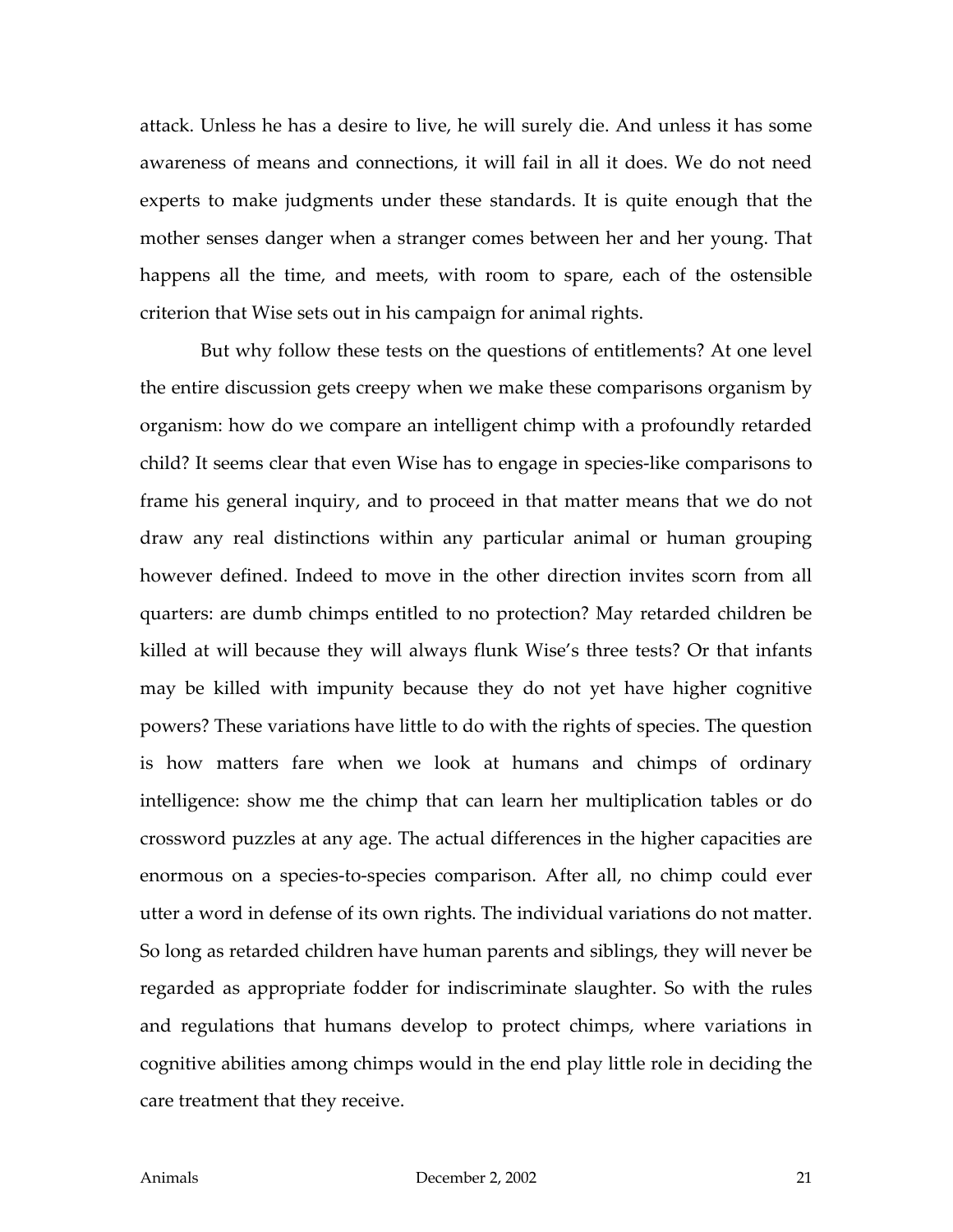The subject provokes still deeper ironies. In part, Steven Wise undertook his newer venture because in his earlier work, *Rattling the Cage: Towards Legal Rights for Animals* he sought to establish limited legal rights for chimpanzees, only to face the same boundary question among species as everyone else. What about lions, tigers, alley cats and jelly fish? None of these can be excluded if the capacity for suffering is decisive. Nor ironically can once they are excluded on grounds of a (more) limited cognitive capacity under Wise's new tests. In the end, even the proponents of animal rights must adopt an explicit speciest approach, complete with arbitrary distinctions. The line between humans and chimps is no longer decisive, but then some other line has to be. Perhaps it is the line between chimps and great apes, or between both and horses and cows, or between horses and cows and snails and fish. Which of these lines are decisive and why?. The continuum problem continues to plague any response to the universalist claim that suffering of (some) animals counts as much as the suffering as a human being—at least to the human beings who are calling the shots. It turns out that Lovejoy's idea of a great chain of being influences not only the traditional attitude toward animals but also the revisionists beliefs of Steven Wise.

There is still another easy way to test the asserted parity between human beings and animals, even the chimps. Instead of looking at the duties of noninterference (by force) with animals, consider the opposite side of the coin the affirmative duties that the state owes to animals. It is fashionable today to argue that all human beings are entitled to some minimum level of support in order to flourish as human beings able to develop their varied capacities. That desire for certain minimum rights is intended to impose on some individuals the correlative duties to support other people, so as to build a profound and enduring set of economic cross-subsidies into the system.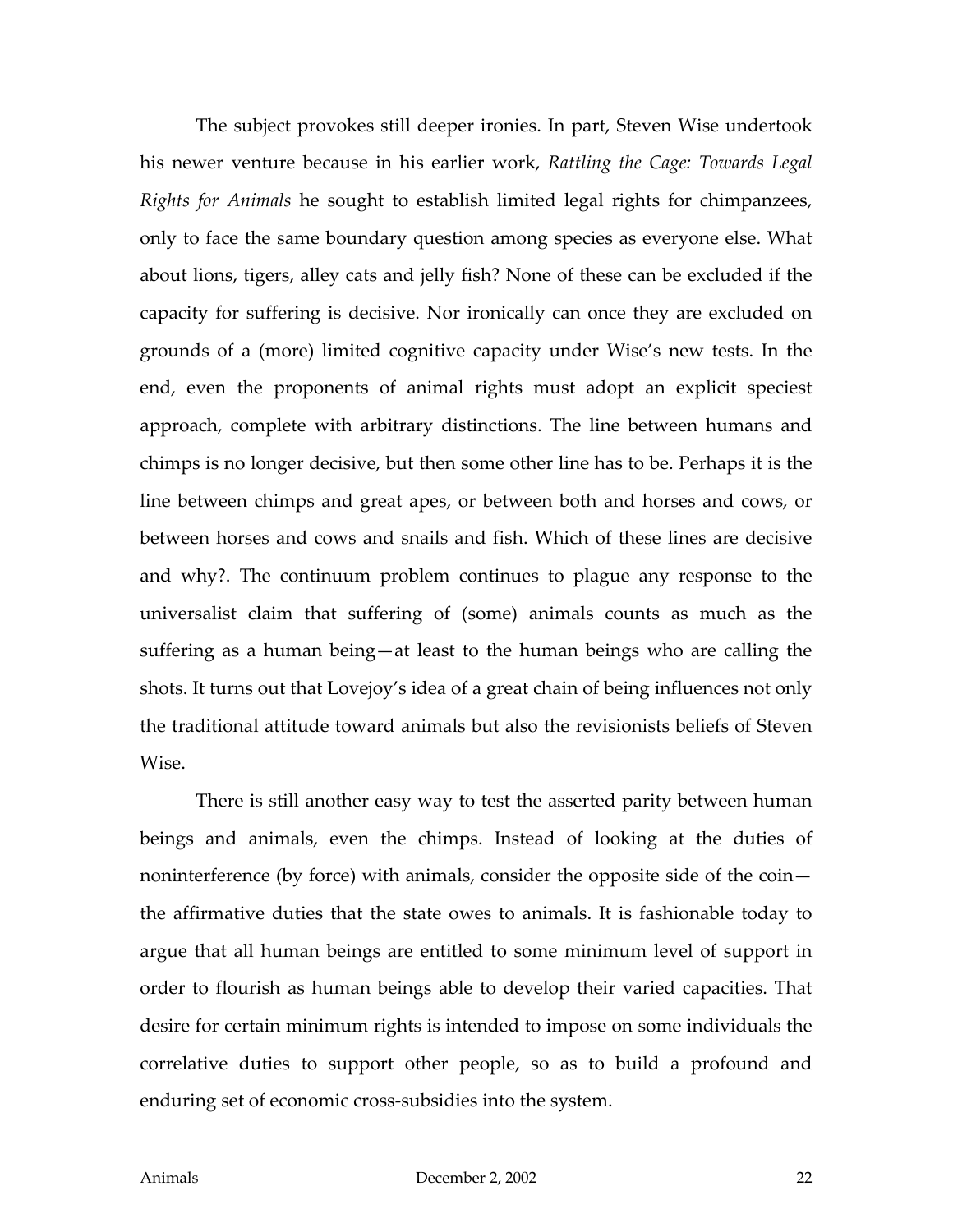My simple question is this: do we as human beings owe the same level of minimum support to chimps, or other animals, that we do to other people? If we give Medicare to persons do we have to supply it to chimps in the wild, at least if they are in our territory? Or suppose that we manufacture limited supplies of a new pill that is a cure for some disease that is ravaging both human and chimpanzee populations. There is not enough to go around for both man and beast. Is there some kind of affirmative duty to assist chimps to the same extent that we assist other human beings? I should be stunned if any real world scenario would ever produce any result other than humans first, chimps second. The blunt point is that we have, and will continue to have different moral obligations to our own conspecifics than we do to chimps or members of any other species.

<span id="page-24-0"></span>This point is in some degree challenged by Gary Francione who asks whether "we cannot prefer human over animals in situations of true emergencies or conflicts."[40](#page-24-0) As the subtitle of his recent book indicates, "Your Child or the Dog?", the moment of truth comes when an individual should choose to save his child or his dog if both are trapped inside a burning house? The child, darn it, even if the child is unrelated and the dog is one's own. Francione waffles about this point, by noting that rescuers have to make similar choices among human beings. Should the rescuer save the infant who has yet to live his life over the very old adult who is near death? But this does not preclude a judgment that saves any human being over any animal. Nor would the reluctance to prefer the old and infirm over the young and healthy make it proper to treat old people as slaves, or unwilling objects of medical experimentation. The same of course can be said of animals. It seems preferable to rescue a trapped animal than to remove a chair or a bush. But a priceless painting? All these comparisons only show that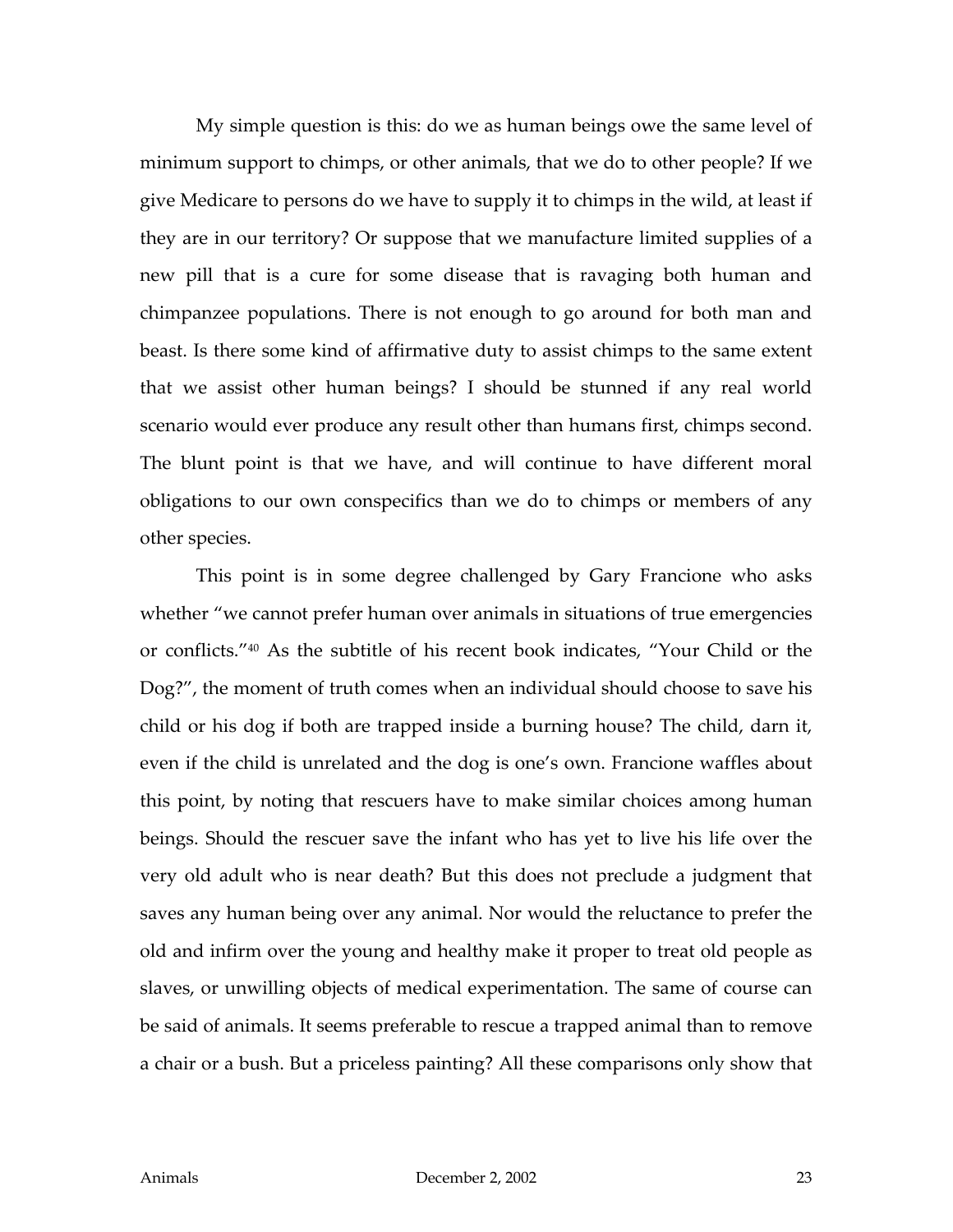rankings are possible, with more or less precision. Animals are not treated just as though they were inanimate objects. Yet that hardly establishes that they are entitled to (limited) treatment as human beings.

#### VI. Where Now?

At this point, the question does arise, what ought to be the correct legal regimes with respect to animals? Here it would be simply insane to insist that animals should be treated like inanimate objects. The level of human concern for animals, in the abstract, makes this position morally abhorrent to most people, even those who have no truck whatsoever with the animal rights movement. That concern, moreover, can manifest itself in perfectly sensible ways short of the animal rights position which don't go quite as far as Nozick's anxious concern. It is of course pretty straightforward to pass and enforce a general statute that forbids cruelty to animals. Even if cruelty is narrowly defined so as to exclude, as it routinely does, the killing of animals for human consumption, at least it blocks some truly egregious practices without any real human gain, gory lust to one side. We can also engage in humane (note the choice of word) practices for the killing of animals so as to reduce their anxiety and fear. There are doubtless many ways to reduce animal suffering without compromising human satisfactions, or indeed improving the human condition, and adopting those should count as important priorities. Who can oppose measures that benefit humans and animals alike?

The harder question arises when there is a trade-off between human gain and animal suffering. But actions that fit that description are, and have long been, staples of human society. Taking the first easy steps to protect animals still allows for the domestication and ownership of animals, and their use as human

 <sup>40</sup>Francione*, Animal Rights*, at xxx.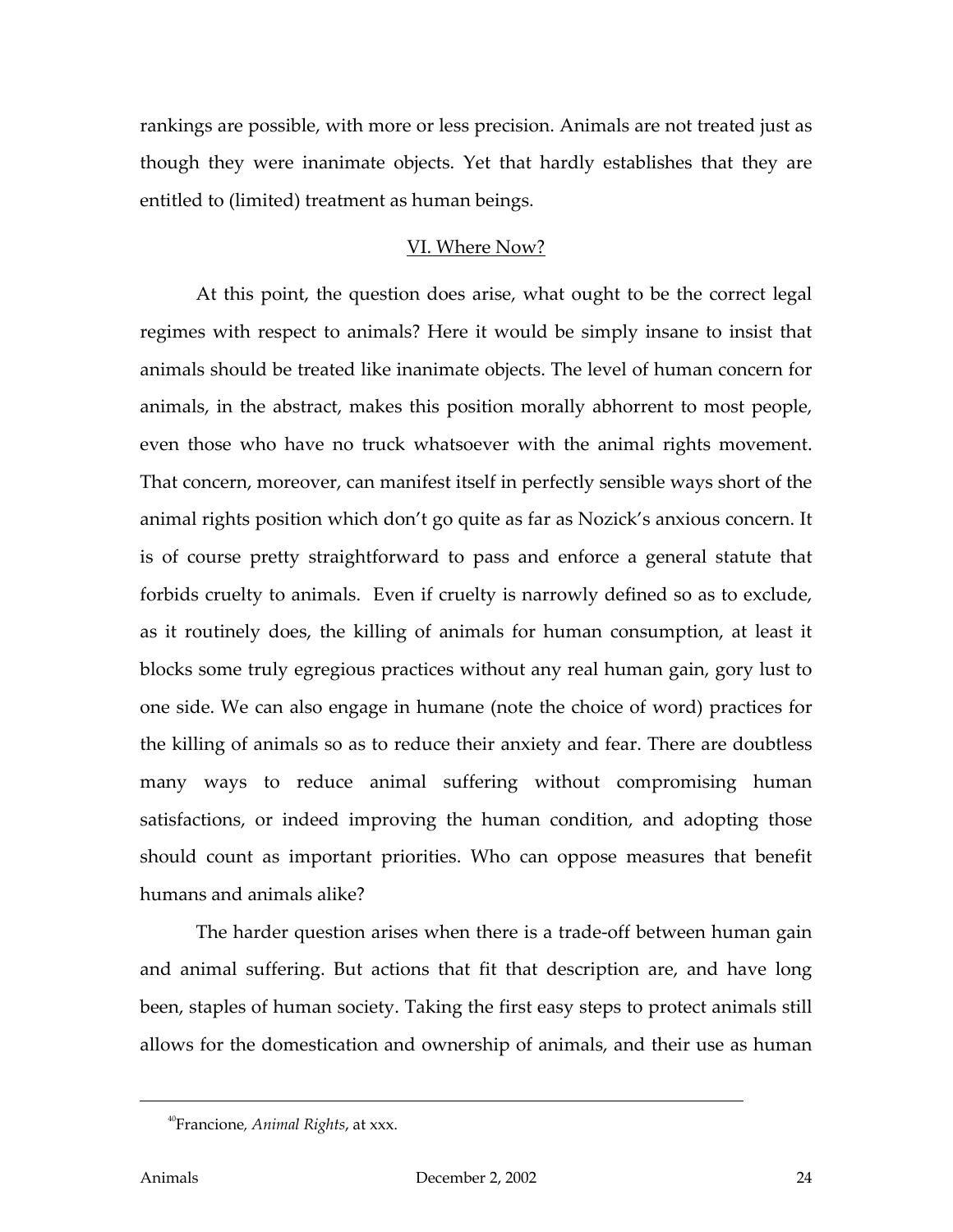food. Nor do these address what is perhaps the hottest topic of controversy, the use of animals for medical experimentation. But that practice, with some important caveats, continue. It goes without saying that the use of animals for medical experimentation counts as a prima facie bad. We should not choose to inflict it lightly on any animals for some ephemeral gain. But that is a far cry from saying that no human benefit will *ever* justify in human terms the killing of animals, given their right to bodily integrity. That per se approach will not succeed; nor should it.

Examples are easy to state. Let it be shown that the only way to develop an AIDS vaccine that would save thousands of lives is through painful or lethal tests on chimpanzees. People will clamor for that test (if they had the certainty announced here). Other cases are even easier. Suppose that the shortage of human kidneys could be at long last eliminated by the genetic engineering of pig kidneys so as to overcome the risk of human rejection? Does anyone think that we would impose a per se ban on the use of those organs in human beings because of the devotion to animal rights? Right now we have enormous safeguards, excessive in my view, on the use of human organs for transplantation[.41](#page-26-0) Even after death the practice is hard to implement. Efforts to persuade a reluctant nation to allow for voluntary transfers of organs for cash have fallen largely on deaf ears. Systems of voluntary donations have not picked up the slack. The use of animal organs represents the hope of thousands of individuals for future salvation. An animal right to bodily integrity would stop that movement in its tracks. It will not happen, and it should not happen.

<span id="page-26-0"></span>So what then should be done once we, as humans, decide not to extend something akin to Mill's categorical harm principle to animals, so as to leave them outside the orbit of any and all human uses. Lots, I suspect. For starters, we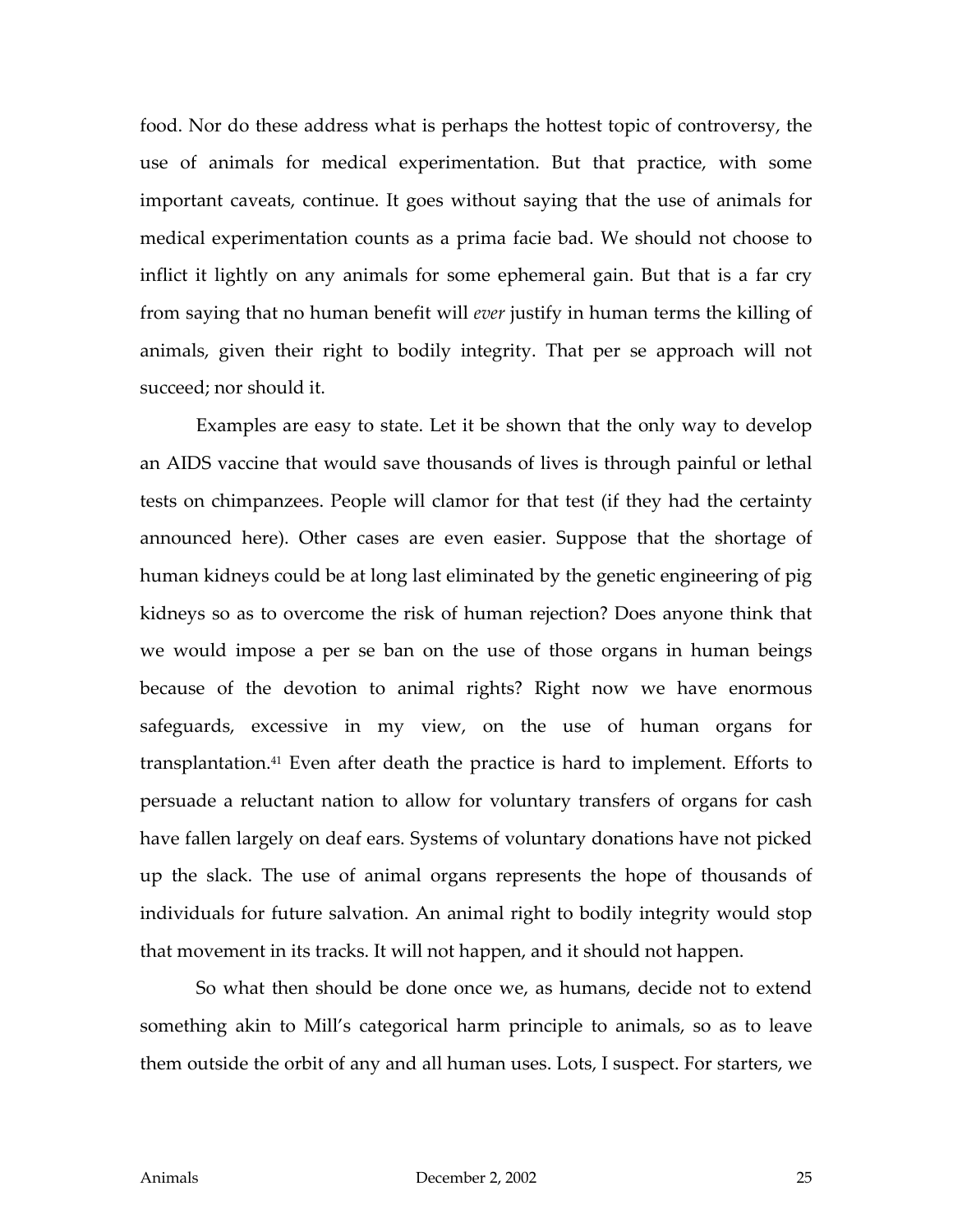can recognize that in dealing with animals, there are two dimensions in which it is necessary to strive for the appropriate balance. The first of these is with the hierarchy of animals. The blunt truth, as Wise's own work shows, is that the more animals look and act like human beings, the greater the level of protection that we as humans are willing to afford them. Rights of bodily integrity do not have much of a future for mosquitoes. Second, the higher the species ranks on own tree of life, the stronger the justifications that must be advanced in order to harm members of that species. Cost aside, we would be wholly inappropriate to think that we should capture or breed chimpanzees for food, whatever our views on their use for medical experimentation. Conversely, it would be wholly inappropriate to think that we could only justify the sacrifice of cattle for medical experimentation, given their common use as food.

All that said, human beings have to think hard about the proper treatment of animals and to regulate, as we have long done, our interactions with animals. In sensing our way to the proper balance, we should take into account improvements in technology that lessen our dependence on particular uses of animals, and we should be alert for ways in which we could improve their lot without damaging our own (at least very much). It is all too the good if we could check the irritations that shampoo causes to the eye without animal experimentation. But here we have to fight and refight a thousand small skirmishes without the benefit of any categorical rules for guidance. Yet notwithstanding the mushiness of the method, we will probably do better as a human society than we would do by invoking any categorical rule that says that animals, or some animals, rank so high that we can do nothing to compromise their bodily integrity for human ends. I am tempted to call this a Kantian like absolutism, but such would be false to Kant whose own views on animals (or

 <sup>41</sup>See, Richard A. Epstein, *Mortal Peril: Our Inalienable Right to Health Care?* (1997).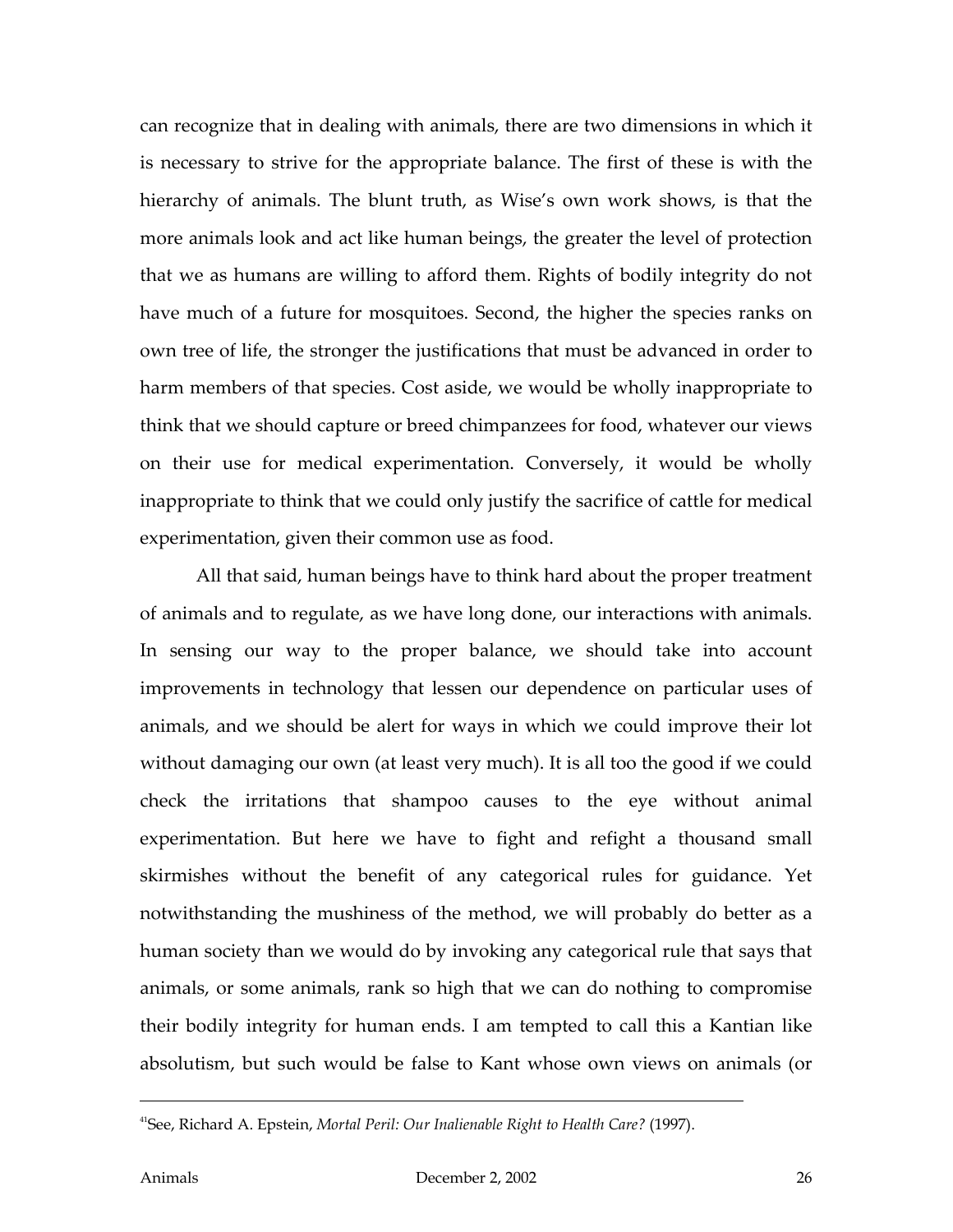Vieh, i.e. dumb animals) were wholly dismissive of their position in the legal firmament given their inability to act as rational agents capable of acting in accordance with some universal law. Nonetheless, the animal rights advocates show the same stubborn insistence about the inviolable position of animals that Kant defended in dealing with human beings. I do not think that the Kantian counsel of perfection is capable of being consistently followed in human affairs, however lofty the ideal. But for animals, my fear is that this borrowed, if Kantian-like, absolute cannot be maintained against the objections to it. Yet mounting this heroic campaign is likely to divert our attention from the smaller improvements that can and should be made in our dealing with animals: just how do we deal with foot and mouth disease? With exponential growth in alligator or deer populations? With hunting and the common pool?

No matter what adjustments we make, this enterprise that will always touch an raw nerve. The root of our discontent is that in the end we have to separate ourselves from (the rest of) nature from which we evolved. Unhappily but insistently, the "collective" we is prepared to do just that. Such is our lot, and perhaps our desire, as human beings.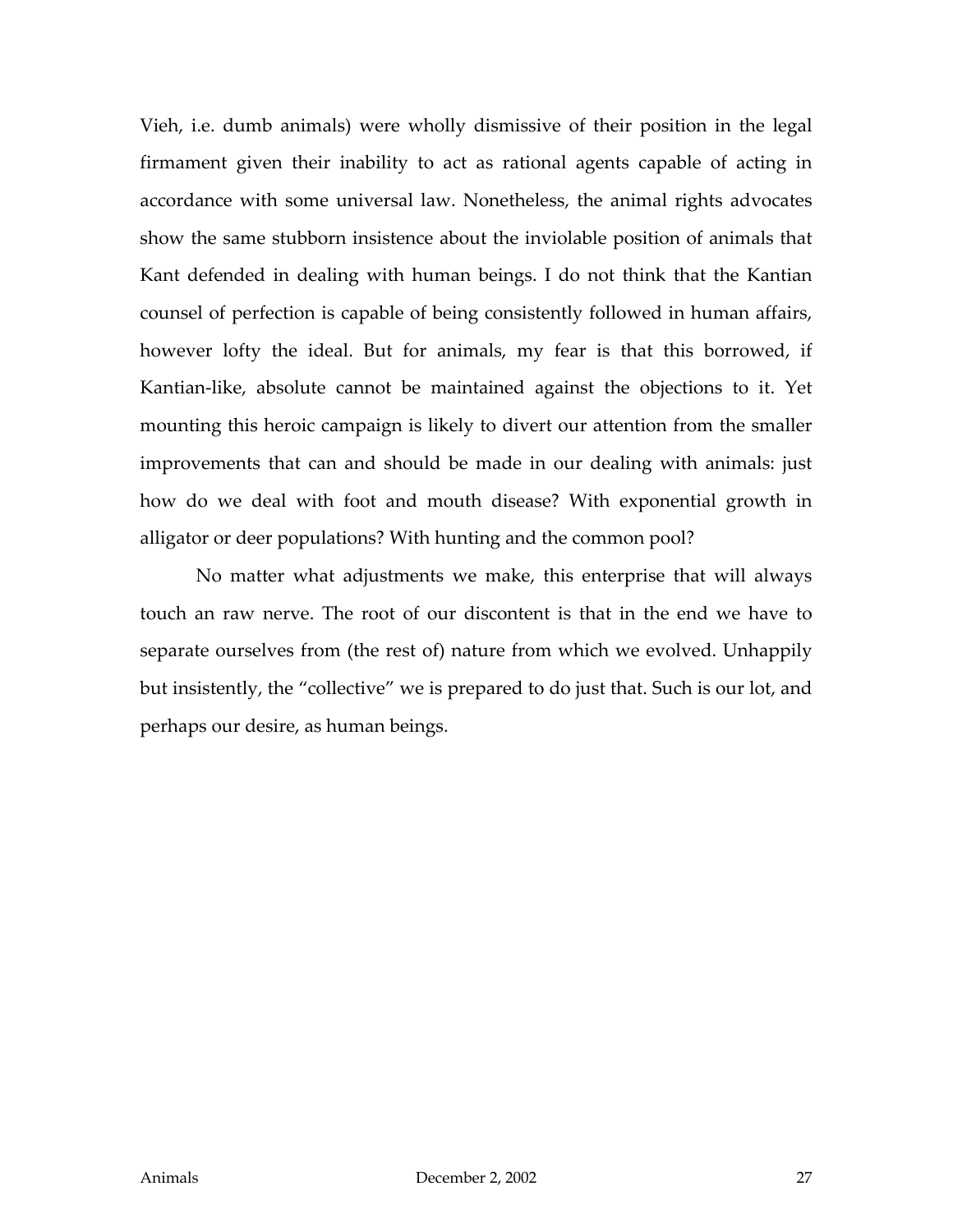Readers with comments should address them to:

Richard A. Epstein University of Chicago Law School 1111 East 60th Street Chicago, IL 60637 repstein@uchicago.edu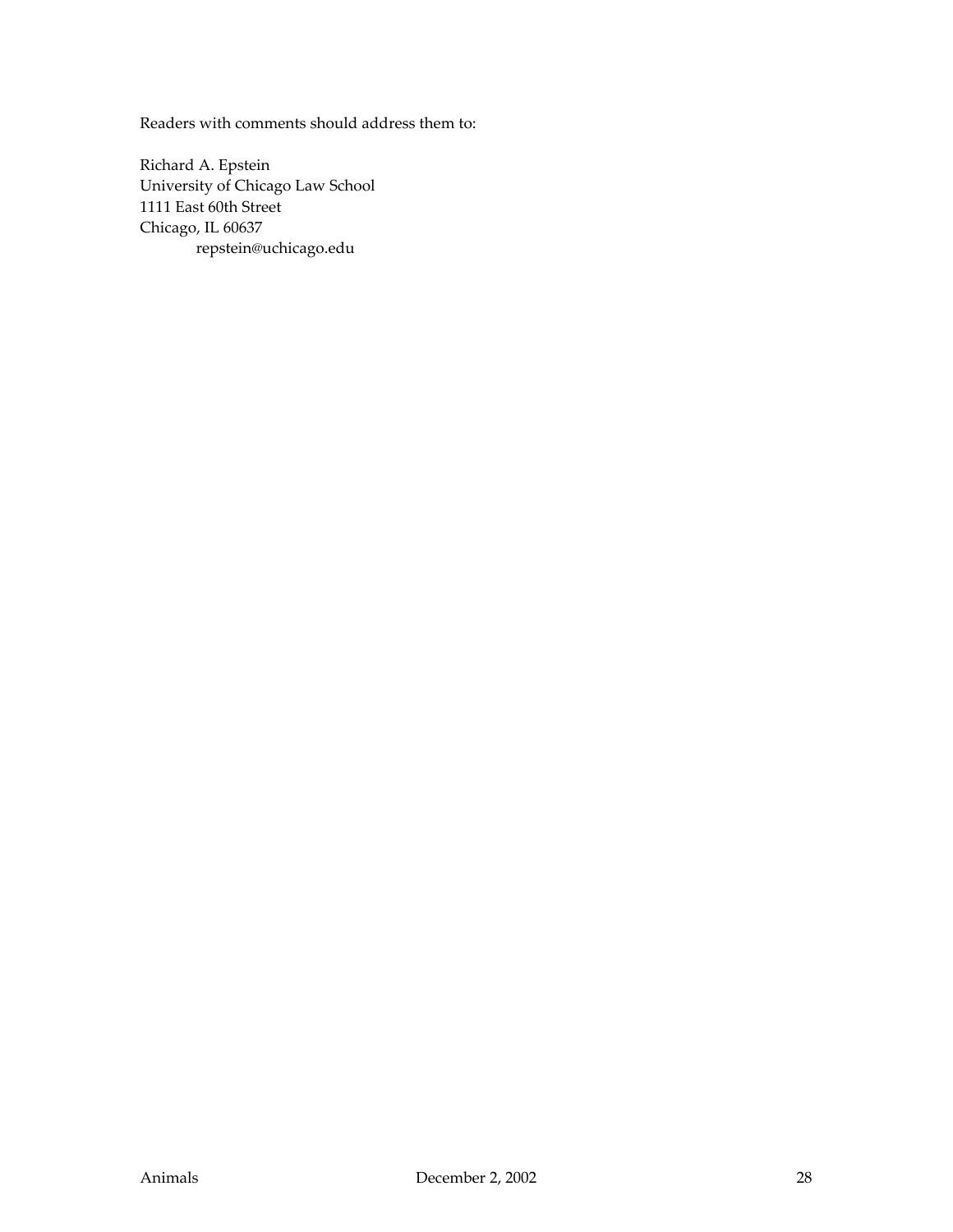### Chicago Working Papers in Law and Economics (Second Series)

- 1. William M. Landes, Copyright Protection of Letters, Diaries and Other Unpublished Works: An Economic Approach (July 1991)
- 2. Richard A. Epstein, The Path to *The T. J. Hooper*: The Theory and History of Custom in the Law of Tort (August 1991)
- 3. Cass R. Sunstein, On Property and Constitutionalism (September 1991)
- 4. Richard A. Posner, Blackmail, Privacy, and Freedom of Contract (February 1992)
- 5. Randal C. Picker, Security Interests, Misbehavior, and Common Pools (February 1992)
- 6. Tomas J. Philipson & Richard A. Posner, Optimal Regulation of AIDS (April 1992)
- 7. Douglas G. Baird, Revisiting Auctions in Chapter 11 (April 1992)
- 8. William M. Landes, Sequential versus Unitary Trials: An Economic Analysis (July 1992)
- 9. William M. Landes & Richard A. Posner, The Influence of Economics on Law: A Quantitative Study (August 1992)
- 10. Alan O. Sykes, The Welfare Economics of Immigration Law: A Theoretical Survey With An Analysis of U.S. Policy (September 1992)
- 11. Douglas G. Baird, 1992 Katz Lecture: Reconstructing Contracts (November 1992)
- 12. Gary S. Becker, The Economic Way of Looking at Life (January 1993)
- 13. J. Mark Ramseyer, Credibly Committing to Efficiency Wages: Cotton Spinning Cartels in Imperial Japan (March 1993)
- 14. Cass R. Sunstein, Endogenous Preferences, Environmental Law (April 1993)
- 15. Richard A. Posner, What Do Judges and Justices Maximize? (The Same Thing Everyone Else Does) (April 1993)
- 16. Lucian Arye Bebchuk and Randal C. Picker, Bankruptcy Rules, Managerial Entrenchment, and Firm-Specific Human Capital (August 1993)
- 17. J. Mark Ramseyer, Explicit Reasons for Implicit Contracts: The Legal Logic to the Japanese Main Bank System (August 1993)
- 18. William M. Landes and Richard A. Posner, The Economics of Anticipatory Adjudication (September 1993)
- 19. Kenneth W. Dam, The Economic Underpinnings of Patent Law (September 1993)
- 20. Alan O. Sykes, An Introduction to Regression Analysis (October 1993)
- 21. Richard A. Epstein, The Ubiquity of the Benefit Principle (March 1994)
- 22. Randal C. Picker, An Introduction to Game Theory and the Law (June 1994)
- 23. William M. Landes, Counterclaims: An Economic Analysis (June 1994)
- 24. J. Mark Ramseyer, The Market for Children: Evidence from Early Modern Japan (August 1994)
- 25. Robert H. Gertner and Geoffrey P. Miller, Settlement Escrows (August 1994)
- 26. Kenneth W. Dam, Some Economic Considerations in the Intellectual Property Protection of Software (August 1994)
- 27. Cass R. Sunstein, Rules and Rulelessness, (October 1994)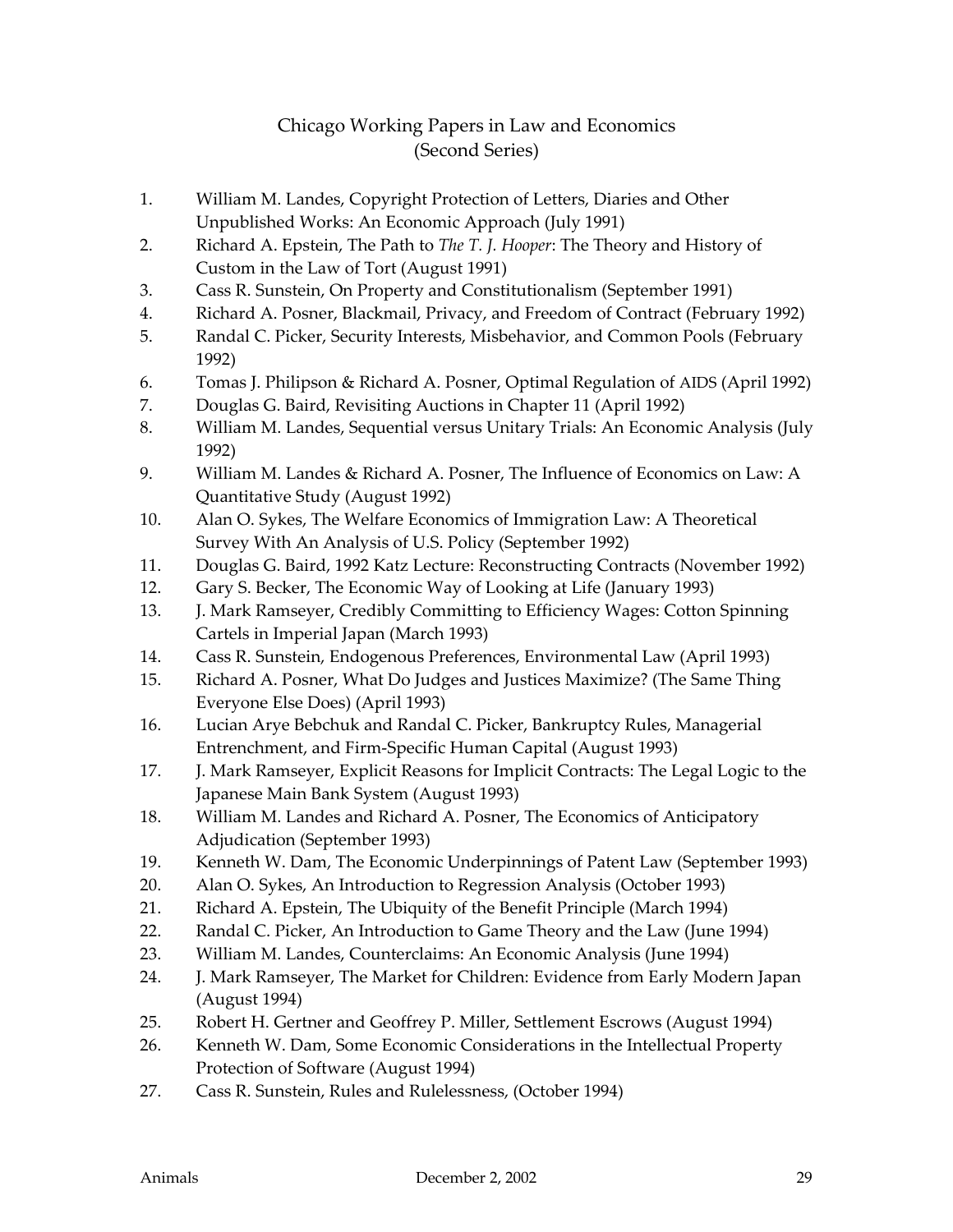- 28. David Friedman, More Justice for Less Money: A Step Beyond *Cimino* (December 1994)
- 29. Daniel Shaviro, Budget Deficits and the Intergenerational Distribution of Lifetime Consumption (January 1995)
- 30. Douglas G. Baird, The Law and Economics of Contract Damages (February 1995)
- 31. Daniel Kessler, Thomas Meites, and Geoffrey P. Miller, Explaining Deviations from the Fifty Percent Rule: A Multimodal Approach to the Selection of Cases for Litigation (March 1995)
- 32. Geoffrey P. Miller, Das Kapital: Solvency Regulation of the American Business Enterprise (April 1995)
- 33. Richard Craswell, Freedom of Contract (August 1995)
- 34. J. Mark Ramseyer, Public Choice (November 1995)
- 35. Kenneth W. Dam, Intellectual Property in an Age of Software and Biotechnology (November 1995)
- 36. Cass R. Sunstein, Social Norms and Social Roles (January 1996)
- 37. J. Mark Ramseyer and Eric B. Rasmusen, Judicial Independence in Civil Law Regimes: Econometrics from Japan (January 1996)
- 38. Richard A. Epstein, Transaction Costs and Property Rights: Or Do Good Fences Make Good Neighbors? (March 1996)
- 39. Cass R. Sunstein, The Cost-Benefit State (May 1996)
- 40. William M. Landes and Richard A. Posner, The Economics of Legal Disputes Over the Ownership of Works of Art and Other Collectibles (July 1996)
- 41. John R. Lott, Jr. and David B. Mustard, Crime, Deterrence, and Right-to-Carry Concealed Handguns (August 1996)
- 42. Cass R. Sunstein, Health-Health Tradeoffs (September 1996)
- 43. G. Baird, The Hidden Virtues of Chapter 11: An Overview of the Law and Economics of Financially Distressed Firms (March 1997)
- 44. Richard A. Posner, Community, Wealth, and Equality (March 1997)
- 45. William M. Landes, The Art of Law and Economics: An Autobiographical Essay (March 1997)
- 46. Cass R. Sunstein, Behavioral Analysis of Law (April 1997)
- 47. John R. Lott, Jr. and Kermit Daniel, Term Limits and Electoral Competitiveness: Evidence from California=s State Legislative Races (May 1997)
- 48. Randal C. Picker, Simple Games in a Complex World: A Generative Approach to the Adoption of Norms (June 1997)
- 49. Richard A. Epstein, Contracts Small and Contracts Large: Contract Law through the Lens of Laissez-Faire (August 1997)
- 50. Cass R. Sunstein, Daniel Kahneman, and David Schkade, Assessing Punitive Damages (with Notes on Cognition and Valuation in Law) (December 1997)
- 51. William M. Landes, Lawrence Lessig, and Michael E. Solimine, Judicial Influence: A Citation Analysis of Federal Courts of Appeals Judges (January 1998)
- 52. John R. Lott, Jr., A Simple Explanation for Why Campaign Expenditures are Increasing: The Government is Getting Bigger (February 1998)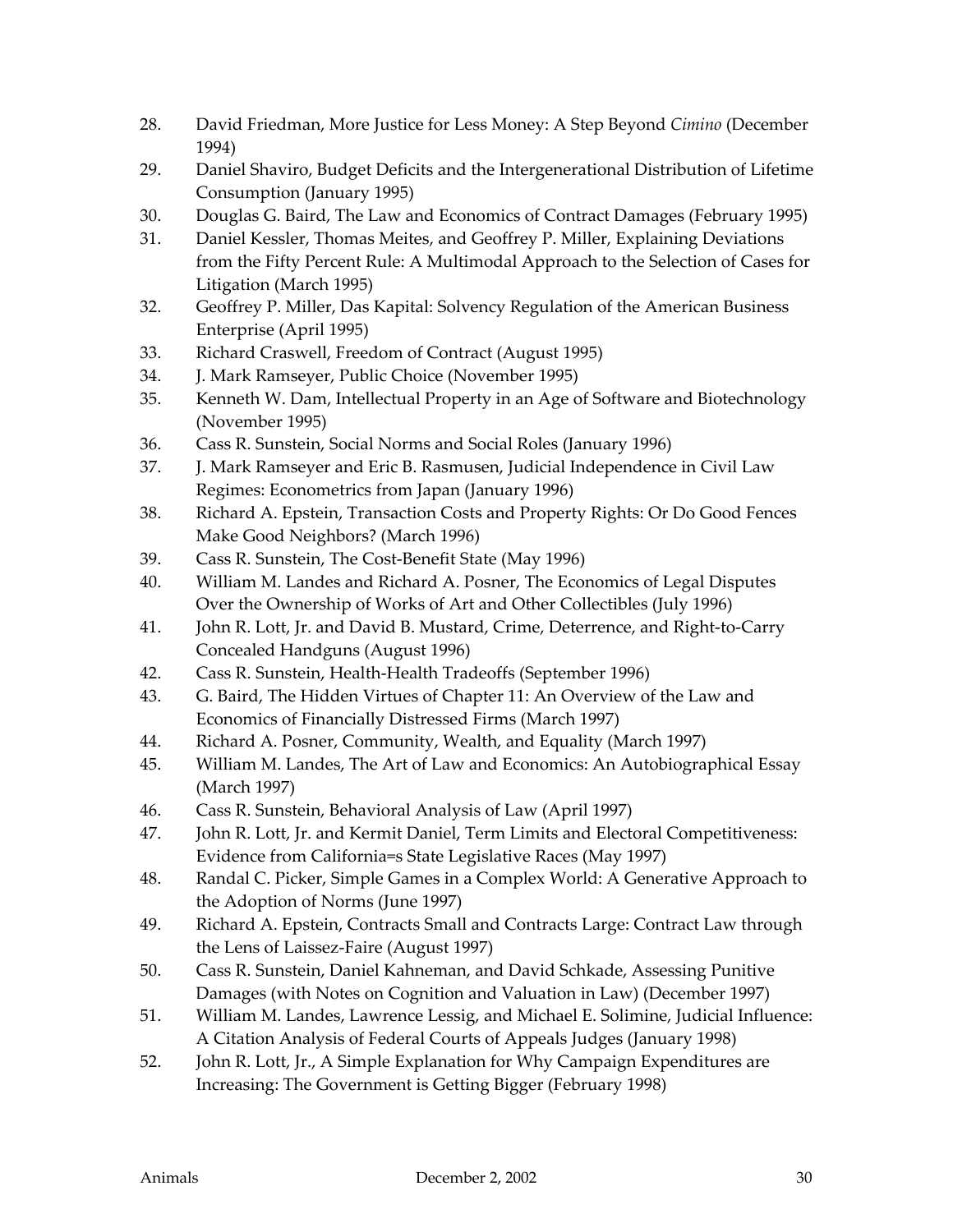- 53. Richard A. Posner, Values and Consequences: An Introduction to Economic Analysis of Law (March 1998)
- 54. Denise DiPasquale and Edward L. Glaeser, Incentives and Social Capital: Are Homeowners Better Citizens? (April 1998)
- 55. Christine Jolls, Cass R. Sunstein, and Richard Thaler, A Behavioral Approach to Law and Economics (May 1998)
- 56. John R. Lott, Jr., Does a Helping Hand Put Others At Risk?: Affirmative Action, Police Departments, and Crime (May 1998)
- 57. Cass R. Sunstein and Edna Ullmann-Margalit, Second-Order Decisions (June 1998)
- 58. Jonathan M. Karpoff and John R. Lott, Jr., Punitive Damages: Their Determinants, Effects on Firm Value, and the Impact of Supreme Court and Congressional Attempts to Limit Awards (July 1998)
- 59. Kenneth W. Dam, Self-Help in the Digital Jungle (August 1998)
- 60. John R. Lott, Jr., How Dramatically Did Women=s Suffrage Change the Size and Scope of Government? (September 1998)
- 61. Kevin A. Kordana and Eric A. Posner, A Positive Theory of Chapter 11 (October 1998)
- 62. David A. Weisbach, Line Drawing, Doctrine, and Efficiency in the Tax Law (November 1998)
- 63. Jack L. Goldsmith and Eric A. Posner, A Theory of Customary International Law (November 1998)
- 64. John R. Lott, Jr., Public Schooling, Indoctrination, and Totalitarianism (December 1998)
- 65. Cass R. Sunstein, Private Broadcasters and the Public Interest: Notes Toward A AThird Way@ (January 1999)
- 66. Richard A. Posner, An Economic Approach to the Law of Evidence (February 1999)
- 67. Yannis Bakos, Erik Brynjolfsson, Douglas Lichtman, Shared Information Goods (February 1999)
- 68. Kenneth W. Dam, Intellectual Property and the Academic Enterprise (February 1999)
- 69. Gertrud M. Fremling and Richard A. Posner, Status Signaling and the Law, with Particular Application to Sexual Harassment (March 1999)
- 70. Cass R. Sunstein, Must Formalism Be Defended Empirically? (March 1999)
- 71. Jonathan M. Karpoff, John R. Lott, Jr., and Graeme Rankine, Environmental Violations, Legal Penalties, and Reputation Costs (March 1999)
- 72. Matthew D. Adler and Eric A. Posner, Rethinking Cost-Benefit Analysis (April 1999)
- 73. John R. Lott, Jr. and William M. Landes, Multiple Victim Public Shooting, Bombings, and Right-to-Carry Concealed Handgun Laws: Contrasting Private and Public Law Enforcement (April 1999)
- 74. Lisa Bernstein, The Questionable Empirical Basis of Article 2=s Incorporation Strategy: A Preliminary Study (May 1999)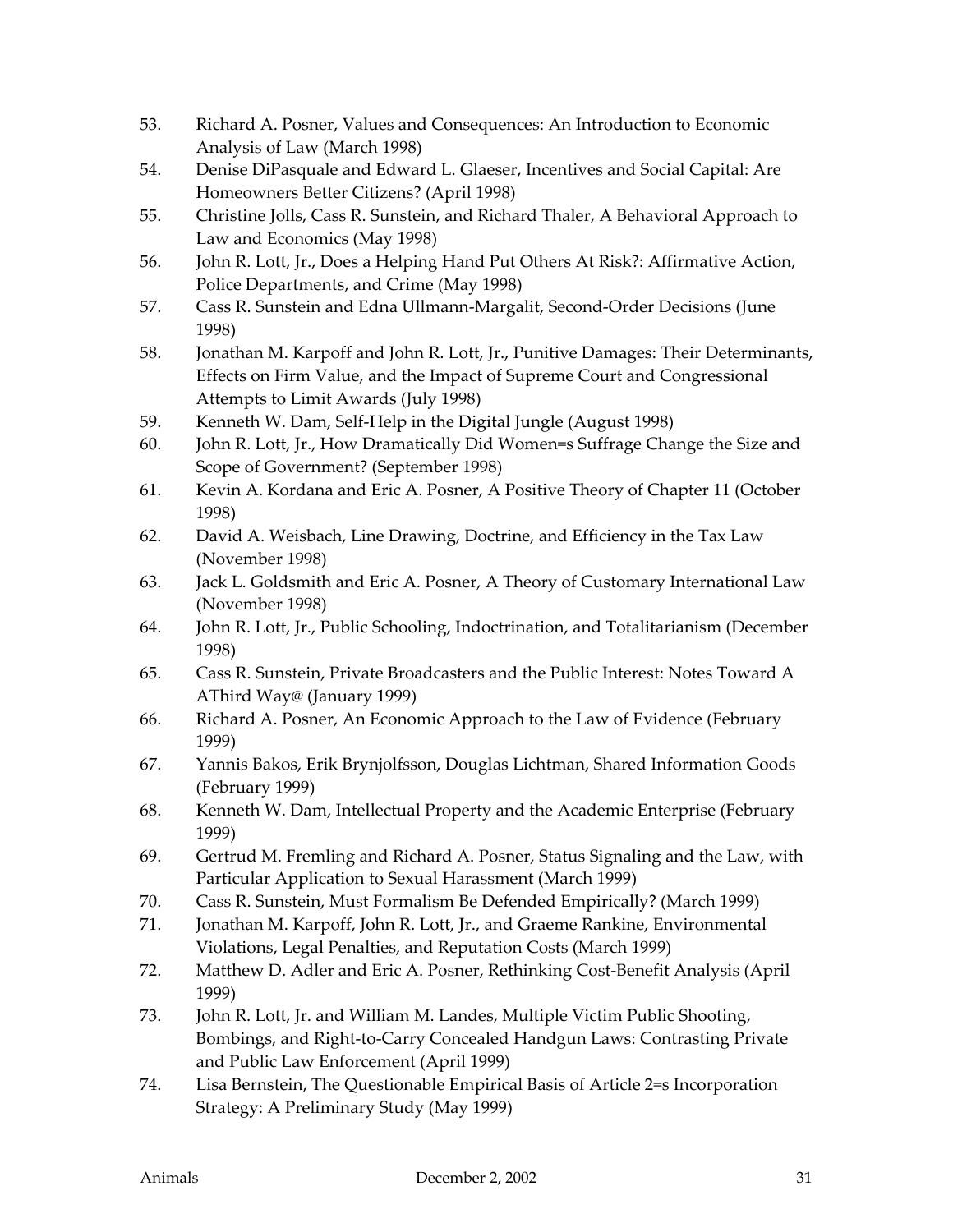- 75. Richard A. Epstein, Deconstructing Privacy: and Putting It Back Together Again (May 1999)
- 76. William M. Landes, Winning the Art Lottery: The Economic Returns to the Ganz Collection (May 1999)
- 77. Cass R. Sunstein, David Schkade, and Daniel Kahneman, Do People Want Optimal Deterrence? (June 1999)
- 78. Tomas J. Philipson and Richard A. Posner, The Long-Run Growth in Obesity as a Function of Technological Change (June 1999)
- 79. David A. Weisbach, Ironing Out the Flat Tax (August 1999)
- 80. Eric A. Posner, A Theory of Contract Law under Conditions of Radical Judicial Error (August 1999)
- 81. David Schkade, Cass R. Sunstein, and Daniel Kahneman, Are Juries Less Erratic than Individuals? Deliberation, Polarization, and Punitive Damages (September 1999)
- 82. Cass R. Sunstein, Nondelegation Canons (September 1999)
- 83. Richard A. Posner, The Theory and Practice of Citations Analysis, with Special Reference to Law and Economics (September 1999)
- 84. Randal C. Picker, Regulating Network Industries: A Look at *Intel* (October 1999)
- 85. Cass R. Sunstein, Cognition and Cost-Benefit Analysis (October 1999)
- 86. Douglas G. Baird and Edward R. Morrison, Optimal Timing and Legal Decisionmaking: The Case of the Liquidation Decision in Bankruptcy (October 1999)
- 87. Gertrud M. Fremling and Richard A. Posner, Market Signaling of Personal Characteristics (November 1999)
- 88. Matthew D. Adler and Eric A. Posner, Implementing Cost-Benefit Analysis When Preferences Are Distorted (November 1999)
- 89. Richard A. Posner, Orwell versus Huxley: Economics, Technology, Privacy, and Satire (November 1999)
- 90. David A. Weisbach, Should the Tax Law Require Current Accrual of Interest on Derivative Financial Instruments? (December 1999)
- 91. Cass R. Sunstein, The Law of Group Polarization (December 1999)
- 92. Eric A. Posner, Agency Models in Law and Economics (January 2000)
- 93. Karen Eggleston, Eric A. Posner, and Richard Zeckhauser, Simplicity and Complexity in Contracts (January 2000)
- 94. Douglas G. Baird and Robert K. Rasmussen, Boyd=s Legacy and Blackstone=s Ghost (February 2000)
- 95. David Schkade, Cass R. Sunstein, Daniel Kahneman, Deliberating about Dollars: The Severity Shift (February 2000)
- 96. Richard A. Posner and Eric B. Rasmusen, Creating and Enforcing Norms, with Special Reference to Sanctions (March 2000)
- 97. Douglas Lichtman, Property Rights in Emerging Platform Technologies (April 2000)
- 98. Cass R. Sunstein and Edna Ullmann-Margalit, Solidarity in Consumption (May 2000)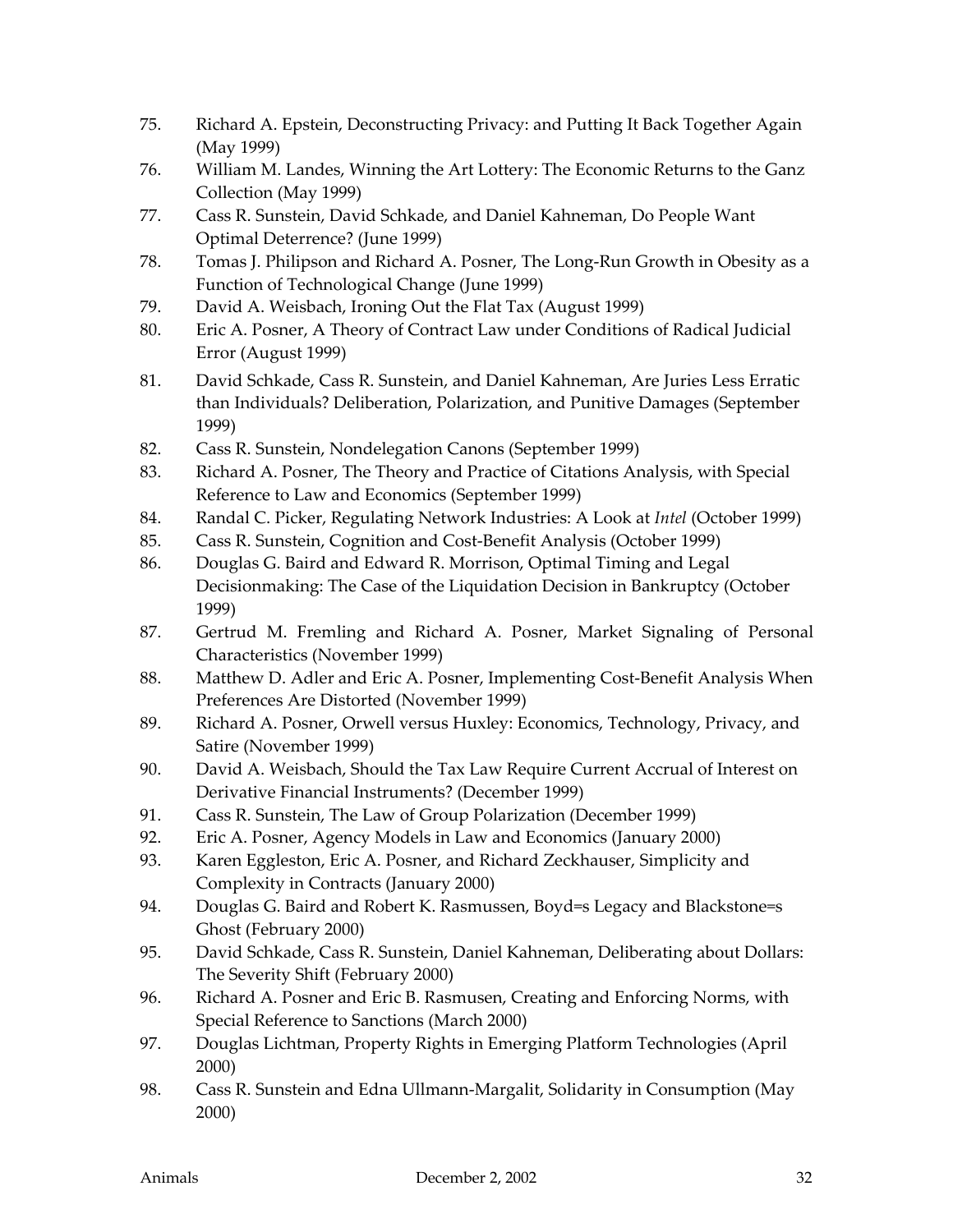- 99. David A. Weisbach, An Economic Analysis of Anti-Tax Avoidance Laws (May 2000, revised May 2002)
- 100. Cass R. Sunstein, Human Behavior and the Law of Work (June 2000)
- 101. William M. Landes and Richard A. Posner, Harmless Error (June 2000)
- 102. Robert H. Frank and Cass R. Sunstein, Cost-Benefit Analysis and Relative Position (August 2000)
- 103. Eric A. Posner, Law and the Emotions (September 2000)
- 104. Cass R. Sunstein, Cost-Benefit Default Principles (October 2000)
- 105. Jack Goldsmith and Alan Sykes, The Dormant Commerce Clause and the Internet (November 2000)
- 106. Richard A. Posner, Antitrust in the New Economy (November 2000)
- 107. Douglas Lichtman, Scott Baker, and Kate Kraus, Strategic Disclosure in the Patent System (November 2000)
- 108. Jack L. Goldsmith and Eric A. Posner, Moral and Legal Rhetoric in International Relations: A Rational Choice Perspective (November 2000)
- 109. William Meadow and Cass R. Sunstein, Statistics, Not Experts (December 2000)
- 110. Saul Levmore, Conjunction and Aggregation (December 2000)
- 111. Saul Levmore, Puzzling Stock Options and Compensation Norms (December 2000)
- 112. Richard A. Epstein and Alan O. Sykes, The Assault on Managed Care: Vicarious Liability, Class Actions and the Patient=s Bill of Rights (December 2000)
- 113. William M. Landes, Copyright, Borrowed Images and Appropriation Art: An Economic Approach (December 2000)
- 114. Cass R. Sunstein, Switching the Default Rule (January 2001)
- 115. George G. Triantis, Financial Contract Design in the World of Venture Capital (January 2001)
- 116. Jack Goldsmith, Statutory Foreign Affairs Preemption (February 2001)
- 117. Richard Hynes and Eric A. Posner, The Law and Economics of Consumer Finance (February 2001)
- 118. Cass R. Sunstein, Academic Fads and Fashions (with Special Reference to Law) (March 2001)
- 119. Eric A. Posner, Controlling Agencies with Cost-Benefit Analysis: A Positive Political Theory Perspective (April 2001)
- 120. Douglas G. Baird, Does Bogart Still Get Scale? Rights of Publicity in the Digital Age (April 2001)
- 121. Douglas G. Baird and Robert K. Rasmussen, Control Rights, Priority Rights and the Conceptual Foundations of Corporate Reorganization (April 2001)
- 122. David A. Weisbach, Ten Truths about Tax Shelters (May 2001)
- 123. William M. Landes, What Has the Visual Arts Rights Act of 1990 Accomplished? (May 2001)
- 124. Cass R. Sunstein, Social and Economic Rights? Lessons from South Africa (May 2001)
- 125. Christopher Avery, Christine Jolls, Richard A. Posner, and Alvin E. Roth, The Market for Federal Judicial Law Clerks (June 2001)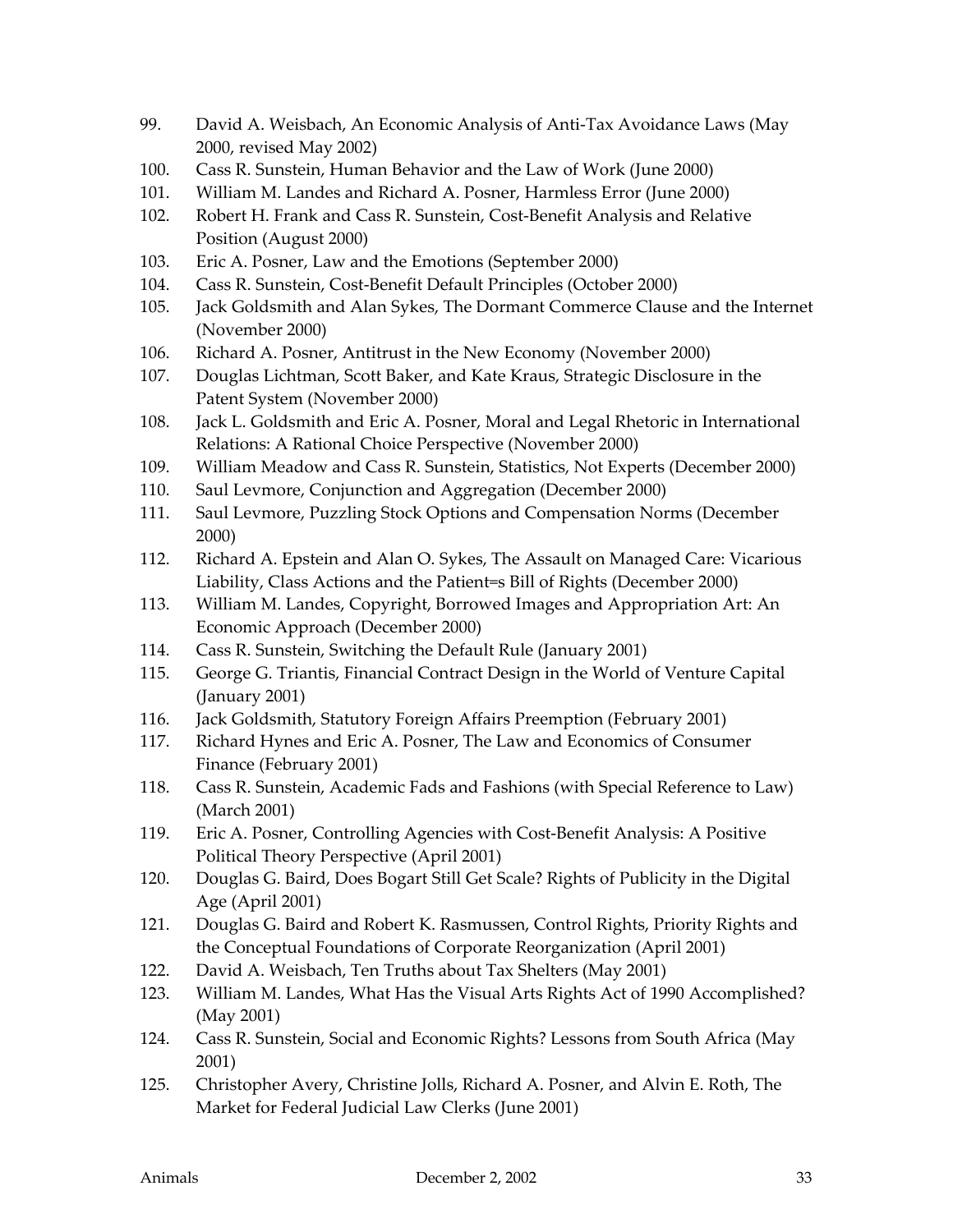- 126. Douglas G. Baird and Edward R. Morrison, Bankruptcy Decision Making (June 2001)
- 127. Cass R. Sunstein, Regulating Risks after ATA (June 2001)
- 128. Cass R. Sunstein, The Laws of Fear (June 2001)
- 129. Richard A. Epstein, In and Out of Public Solution: The Hidden Perils of Property Transfer (July 2001)
- 130. Randal C. Picker, Pursuing a Remedy in *Microsoft*: The Declining Need for Centralized Coordination in a Networked World (July 2001)
- 131. Cass R. Sunstein, Daniel Kahneman, David Schkade, and Ilana Ritov, Predictably Incoherent Judgments (July 2001)
- 132. Eric A. Posner, Courts Should Not Enforce Government Contracts (August 2001)
- 133. Lisa Bernstein, Private Commercial Law in the Cotton Industry: Creating Cooperation through Rules, Norms, and Institutions (August 2001)
- 134. Richard A. Epstein, The Allocation of the Commons:Parking and Stopping on the Commons (August 2001)
- 135. Cass R. Sunstein, The Arithmetic of Arsenic (September 2001)
- 136. Eric A. Posner, Richard Hynes, and Anup Malani, The Political Economy of Property Exemption Laws (September 2001)
- 137. Eric A. Posner and George G. Triantis, Covenants Not to Compete from an Incomplete Contracts Perspective (September 2001)
- 138. Cass R. Sunstein, Probability Neglect: Emptions, Worst Cases, and Law (November 2001)
- 139. Randall S. Kroszner and Philip E. Strahan, Throwing Good Money after Bad? Board Connections and Conflicts in Bank Lending (December 2001)
- 140. Alan O. Sykes, TRIPs, Pharmaceuticals, Developing Countries, and the Doha ASolution@ (February 2002)
- 141. Edna Ullmann-Margalit and Cass R. Sunstein, Inequality and Indignation (February 2002)
- 142. Daniel N. Shaviro and David A. Weisbach, The Fifth Circuit Gets It Wrong in *Compaq v. Commissioner* (February 2002) (Published in *Tax Notes*, January 28, 2002)
- 143. Warren F. Schwartz and Alan O. Sykes, The Economic Structure of Renegotiation and Dispute Resolution in the WTO/GATT System (March 2002, forthcoming *Journal of Legal Studies* 2002)
- 144. Richard A. Epstein, HIPAA on Privacy: Its Unintended and Intended Consequences (March 2002, forthcoming *Cato Journal*, summer 2002)
- 145. David A. Weisbach, Thinking Ouside the Little Boxes (March 2002, forthcoming *Texas Law Review*)
- 146. Eric A. Posner, Economic Analysis of Contract Law after Three Decades: Success or Failure (March 2002)
- 147. Randal C. Picker, Copyright as Entry Policy: The Case of Digital Distribution (April 2002, forthcoming The Antitrust Bulletin)
- 148. David A. Weisbach, Taxes and Torts in the Redistribution of Income (April 2002, Coase Lecture February 2002)